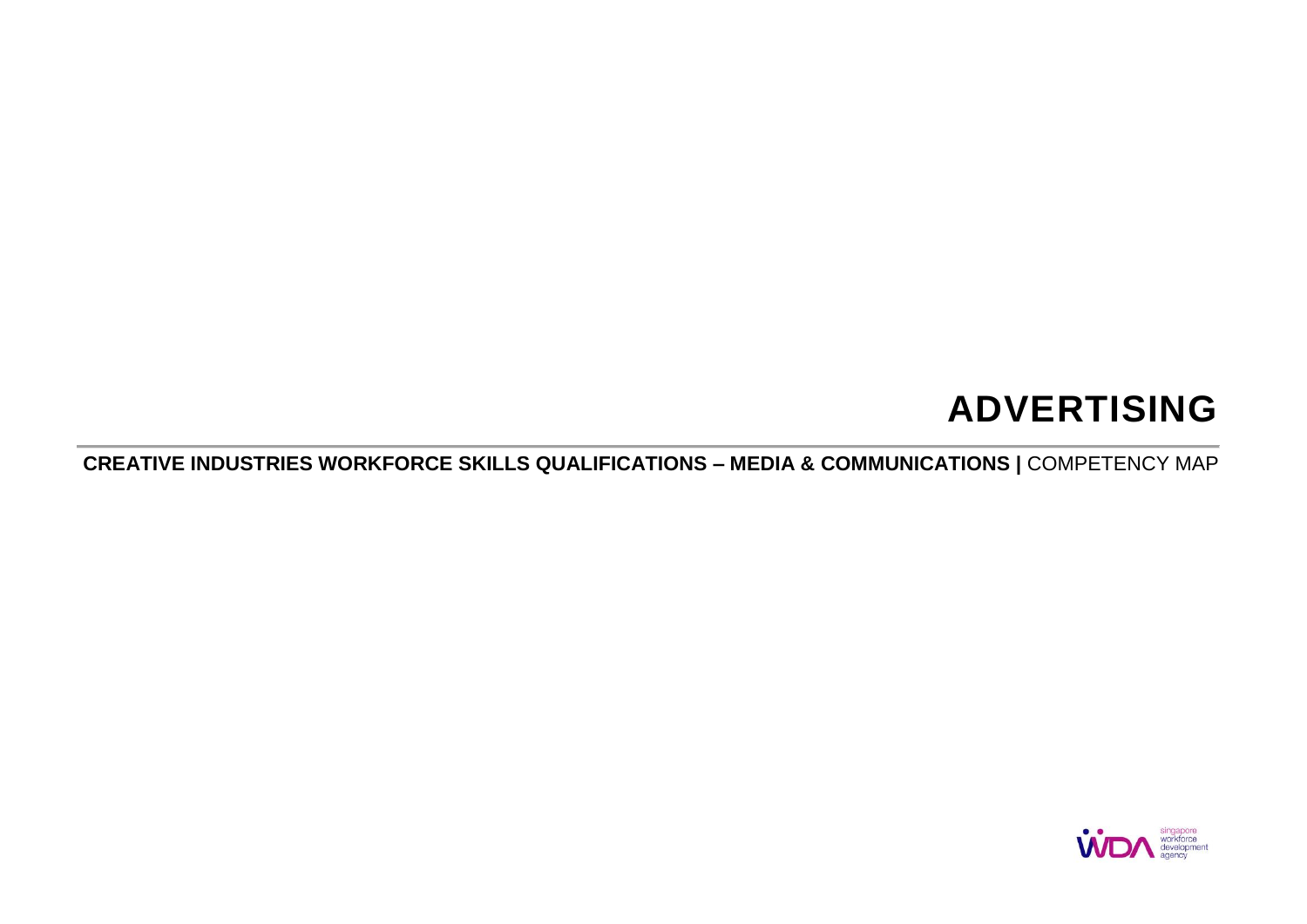## **INTRODUCTION** | ADVERTISING COMPETENCY MAP

### **INTRODUCTION TO THE ADVERTISING COMPETENCY MAP**

The Advertising Competency Map is part of the Creative Industries Workforce Skills Qualification (WSQ) Framework, which comprises 26 competency maps covering three Creative Industries clusters of Arts and Culture, Design, and Media and Communications.

| <b>ARTS AND CULTURE</b>  | <b>DESIGN</b>               | <b>MEDIA AND COMMUNICATIONS</b>           |
|--------------------------|-----------------------------|-------------------------------------------|
| <b>Creative Practice</b> | <b>Architecture</b>         | <b>Advertising</b>                        |
| <b>Cultural Heritage</b> | <b>Exhibition Design</b>    | <b>Broadcast</b>                          |
| <b>Events Management</b> | <b>Interior Design</b>      | <b>Direct &amp; Interactive Marketing</b> |
| <b>Performing Arts</b>   | <b>Industrial Design</b>    | Digital Media - Animation                 |
| <b>Technical Theatre</b> | <b>Visual Communication</b> | Digital Media - Games Development         |
| <b>Visual Arts</b>       |                             | <b>Film &amp; Television</b>              |
|                          |                             | <b>Library &amp; Information Services</b> |
|                          |                             | Media                                     |
|                          |                             | <b>Music</b>                              |
|                          |                             | <b>Public Relations</b>                   |
|                          |                             | <b>Printing</b>                           |
|                          |                             | <b>Publishing - Book</b>                  |
|                          |                             | <b>Publishing - Magazine</b>              |
|                          |                             | <b>Publishing - Web</b>                   |

Each competency map of the Creative Industries WSQ Framework has been endorsed by Manpower Skills and Training Council that has been set up to steer the training and development of professionals in the Creative Industries.

This Advertising Competency Map provides an overview of the competencies required of different functions and job roles of the Advertising industry. The development of the Advertising Competency Map was guided by the Advertising Industry Key Purpose (IKP) and it was developed after detailed consultation with representatives from the Advertising industry such as Kult, and the Association of Accredited Advertising Agents Singapore.

Each of the competency units listed in this competency map are further developed into competency standards that provide information on the expected work activities, expected work outcomes and skills and knowledge required of a person to perform the work activities addressed by the competency standards. The competency units are further grouped together into qualifications to provide competency progression pathways for the Advertising industry.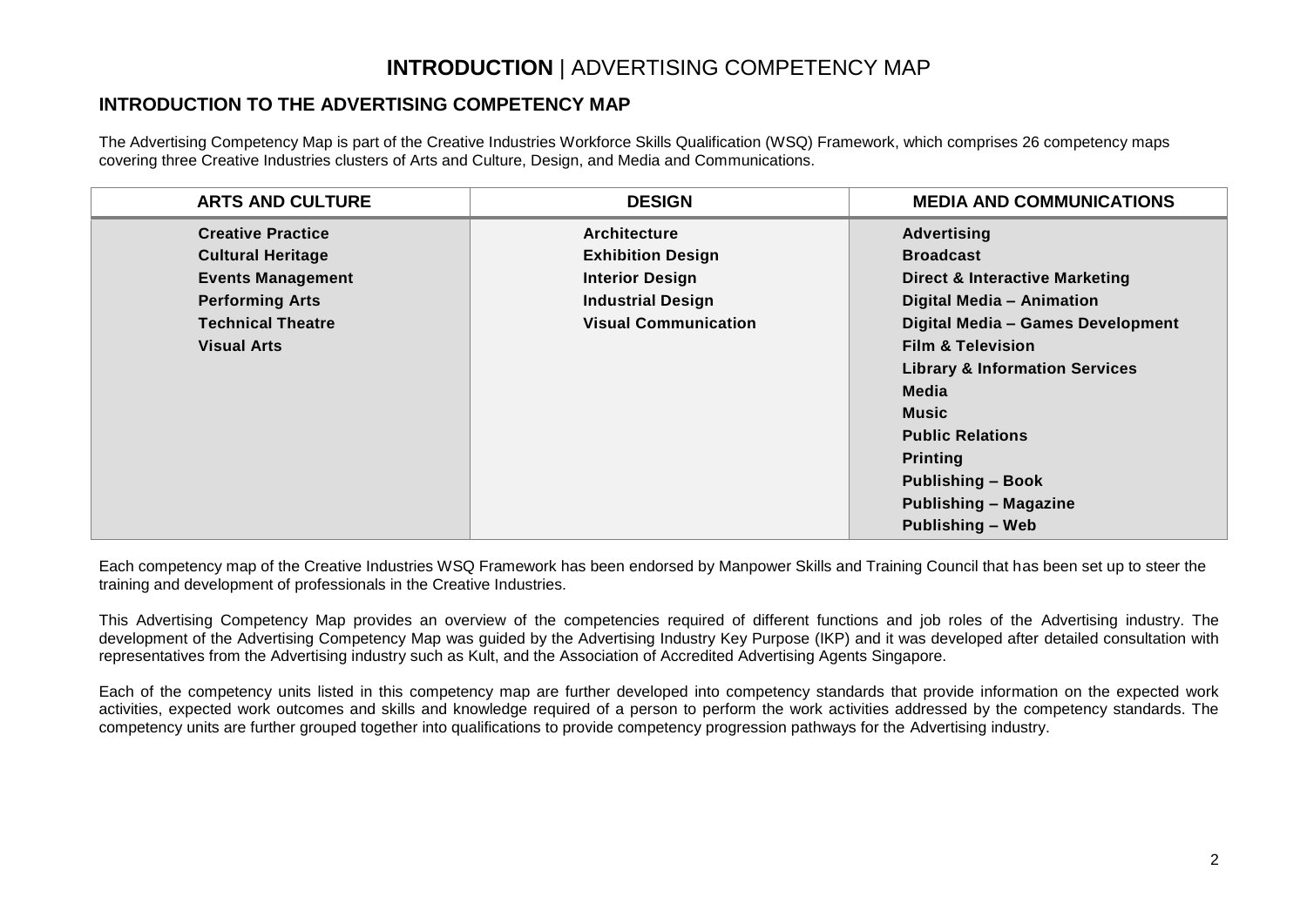### **INTRODUCTION |** ADVERTISING COMPETENCY MAP

The Advertising Competency Map serves as a resource for employers and individuals to chart training and development and career development pathways and for training providers to identify potential training programmes to develop and deliver.

The details of the competency standards and qualifications documents are recorded in separate documents from the Advertising Competency Map and should be read together to serve the needs of employers, individuals and training providers.

The Advertising Competency Map would be reviewed on a regular basis (i.e., at least every three years). This will help to ensure that the Advertising Competency Map is current and continually meet industry needs.

#### **CONTENTS**

| Introduction Advertising Competency Map                          | 2  |
|------------------------------------------------------------------|----|
| Industry Key Purpose                                             | 4  |
| <b>Organisation Structure</b>                                    | 5  |
| <b>Competency Category</b>                                       | 6  |
| <b>Account Management Competencies</b>                           | 9  |
| <b>Creative Competencies</b>                                     | 12 |
| <b>Planning Competencies</b>                                     | 16 |
| <b>Creative Services Competencies</b>                            | 18 |
| Generic / Cross-Sectoral WSQ Framework Competency Units Adoption | 23 |
| <b>Version Control</b>                                           | 24 |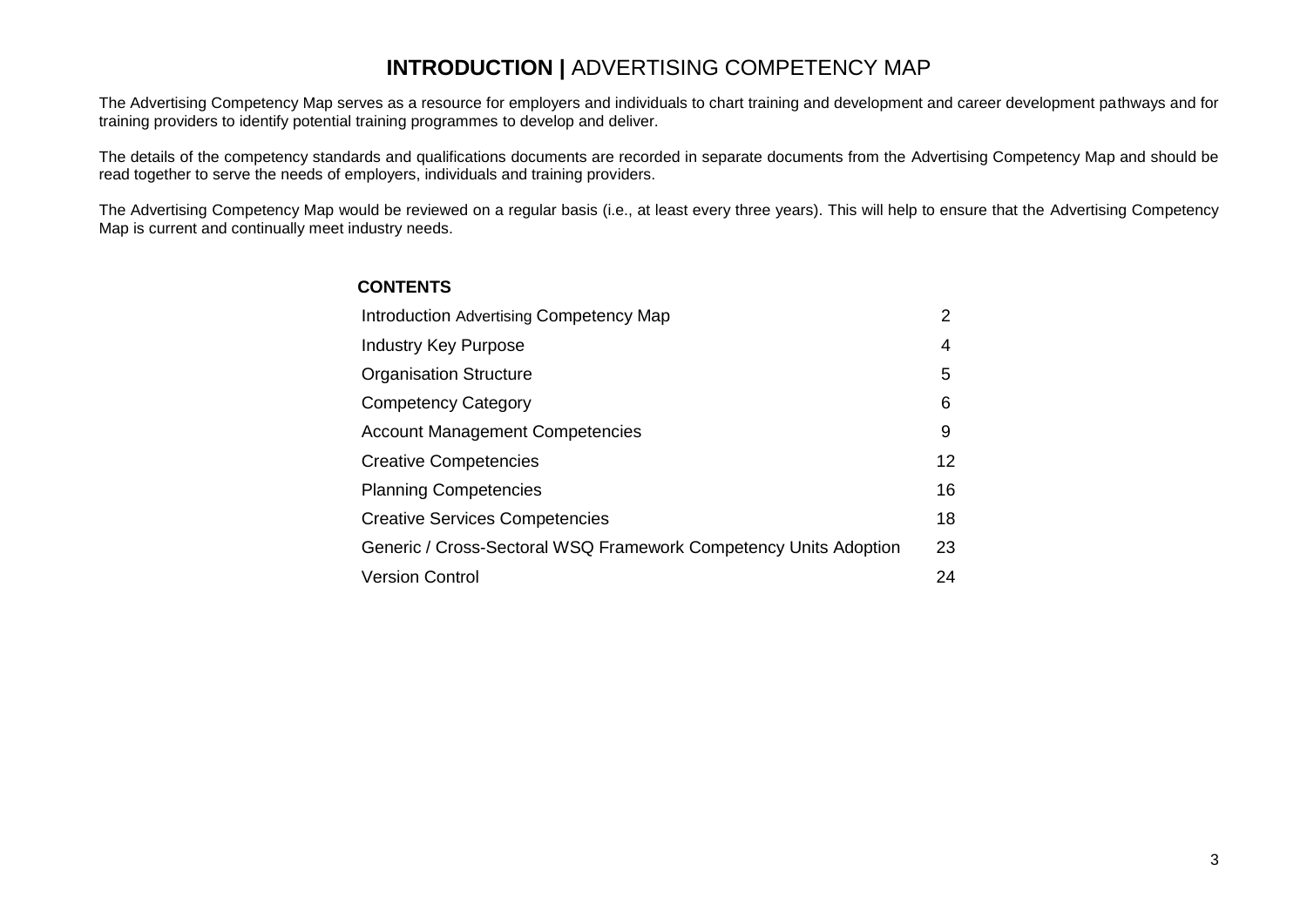## **INDUSTRY KEY PURPOSE |** ADVERTISING

#### **Industry Key Purpose**

The Industry Key Purpose describes what the industry delivers in terms of product and services meeting the needs of industry, the attributes/attitudes of workforce, and the aspirations of the industry. The Key Industry Purpose provides guidance and direction in the development of the competency map and identification of competency units so as to ensure that the competency units listed in the competency map would help the industry to achieve its industry key purpose.

**Advertising Industry Key Purpose: To support development of creative venture and delivery to enhance the quality of media and** 

**generate valuable media content, therefore contribute towards the enhancement of quality of life.**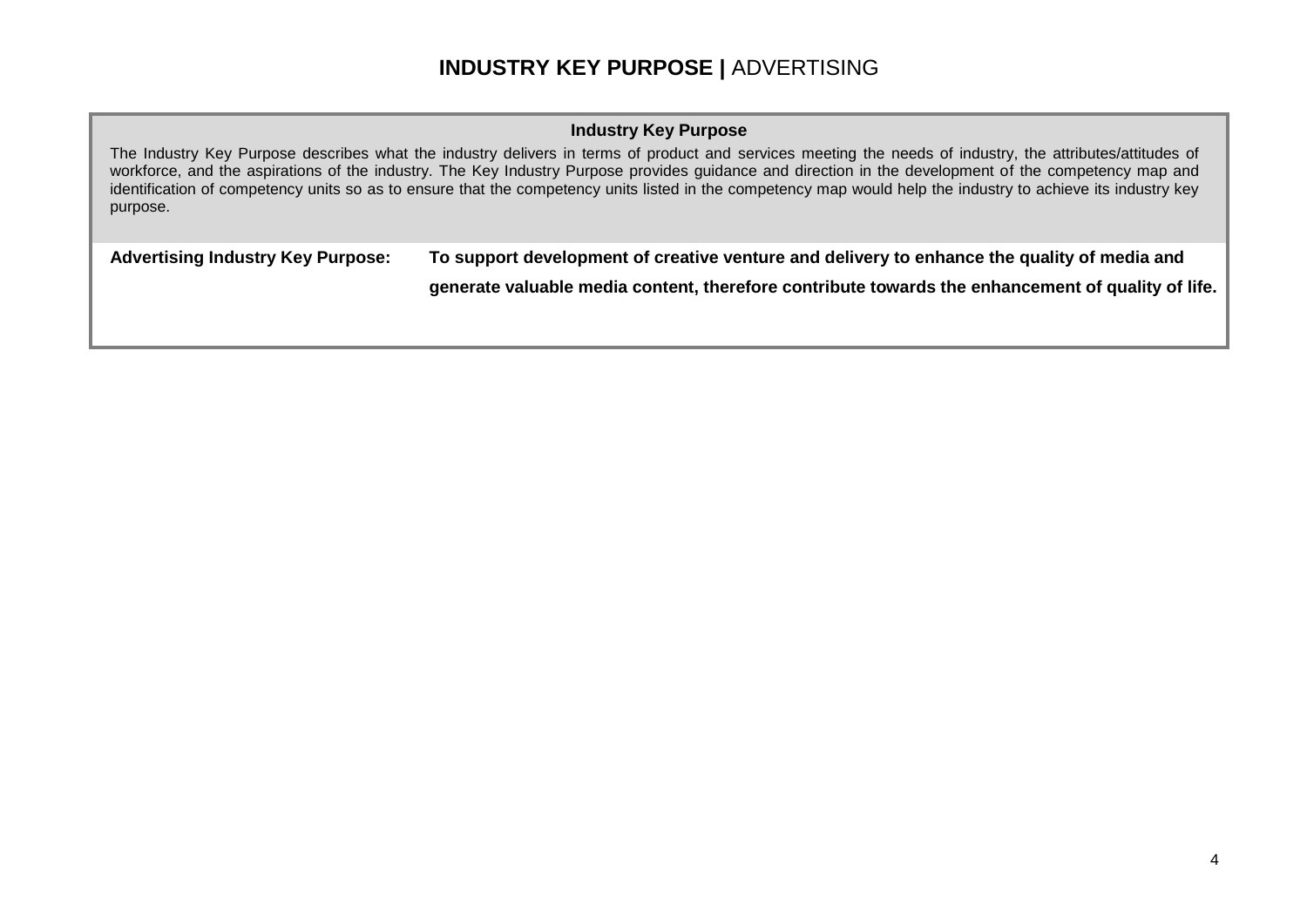## **ORGANISATION STRUCTURE |** ADVERTISING

#### **Advertising Organisation Structure**

The Advertising Organisation Structure provides an overview of the various functions and job roles within a typical Advertising agency. Competency Units are identified and sorted based on the functions, job role and WSQ qualifications level, to enable identification and development of appropriate training and development interventions by employers, individuals and training providers and to enable planning of progression and development pathways.

| <b>WSQ Qualifications</b><br>Levels / WSQ |              |              |                                                                            | <b>Functions in an Advertising Agency</b>                                                                          |                                                        |                                                                                                                                    |  |  |  |
|-------------------------------------------|--------------|--------------|----------------------------------------------------------------------------|--------------------------------------------------------------------------------------------------------------------|--------------------------------------------------------|------------------------------------------------------------------------------------------------------------------------------------|--|--|--|
| <b>Competency Level</b>                   |              |              | <b>Account Management</b>                                                  | <b>Creative</b>                                                                                                    | <b>Planning</b>                                        | <b>Creative Services</b>                                                                                                           |  |  |  |
| <b>WSQ Graduate</b><br><b>Certificate</b> | 6            |              | <b>Account Management</b><br>Director /<br><b>Client Services Director</b> | <b>Creative Director /</b><br><b>Executive Creative Director</b>                                                   | <b>Head of Planning</b>                                |                                                                                                                                    |  |  |  |
| <b>WSQ Specialist</b><br><b>Diploma</b>   | 5            |              | <b>Account Director /</b><br><b>Group Account Director</b>                 | <b>Creative Group Head</b>                                                                                         | <b>Strategy Director /</b><br><b>Planning Director</b> | <b>Head of Creative Services /</b><br><b>Creative Services Director</b>                                                            |  |  |  |
| <b>WSQ Diploma</b>                        | 4            | Roles<br>doL | <b>Account Manager</b>                                                     | <b>Design Director</b><br>Art Director /<br><b>Senior Art Director</b><br>Copywriter /<br><b>Senior Copywriter</b> | <b>Planner / Strategist</b>                            | <b>Head of Production</b><br><b>Head of Traffic</b><br><b>Studio Manager</b>                                                       |  |  |  |
| <b>WSQ Advanced</b><br><b>Certificate</b> | 3            |              | <b>Account Executive</b>                                                   | <b>Designer (From Visual</b><br>Communication)                                                                     |                                                        | <b>Print Producer</b><br><b>Commercial Producer</b><br><b>Traffic Executive</b><br><b>Production Executive</b><br><b>Art Buyer</b> |  |  |  |
| <b>WSQ Higher</b><br><b>Certificate</b>   | $\mathbf{2}$ |              |                                                                            |                                                                                                                    |                                                        | <b>Desktop Publishing (DTP)</b><br><b>Finished Artwork (FA) Artist</b>                                                             |  |  |  |

| <b>WSQ Qualifications Level:</b> | There are five levels of WSQ qualifications in the Advertising Competency Map. Each level indicates the corresponding complexity of<br>knowledge, depth of skills and accountability that the job role demands.  |
|----------------------------------|------------------------------------------------------------------------------------------------------------------------------------------------------------------------------------------------------------------|
| <b>Functions:</b>                | Functions are not meant to be equivalent to Departments. Functions indicate the typical broad work areas in an advertising agency.                                                                               |
| Job Roles:                       | Job roles are not meant to be equivalent to Job Titles. An individual holding a job title of "Art Director" may assume a number of job roles<br>such as overseeing group accounts in both creative and services. |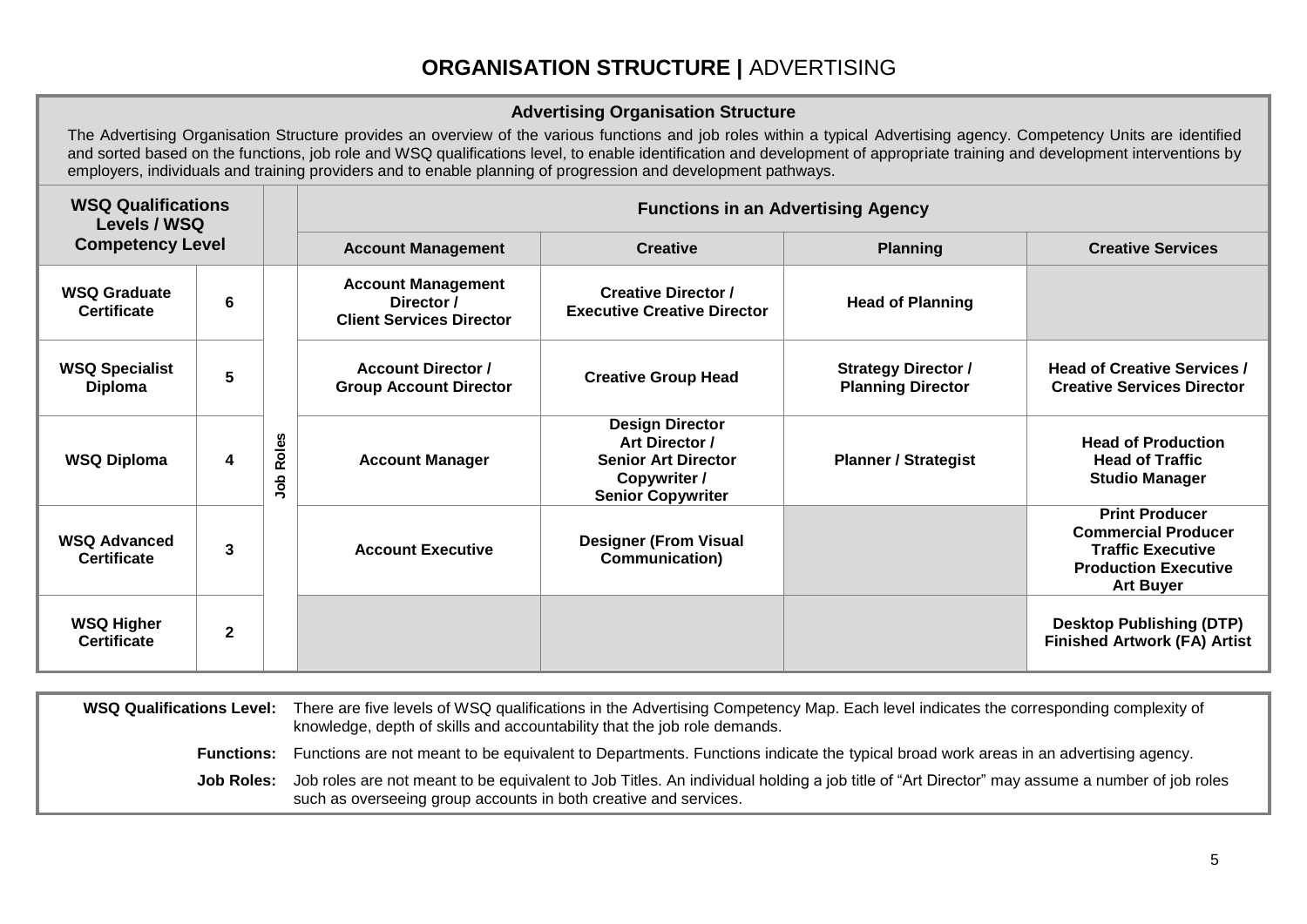## **COMPETENCY CATEGORY |** ADVERTISING

#### **Competency Categories**

The Competency Category indicates the functional nature of the skills and knowledge identified under a competency unit. The competency categories that are found within the Creative Industries WSQ framework and relevant to the Advertising Competency Map and their descriptors are presented below.

| <b>Analytical Conceptual and Evaluative Skills (ACE)</b>                                                                                                                                                    | <b>Finance Competency Category (FIN)</b>                                                                                                                                                    |
|-------------------------------------------------------------------------------------------------------------------------------------------------------------------------------------------------------------|---------------------------------------------------------------------------------------------------------------------------------------------------------------------------------------------|
| Develops ability to generate feasible, efficient and innovative solutions to solve work<br>problems, enhance productivity and capitalize on new opportunities                                               | Covers skills and knowledge required for basic budgeting to offering full coverage of<br>financial operations within an organisation.                                                       |
| <b>Advertising (AD)</b>                                                                                                                                                                                     | <b>Human Resource (HR)</b>                                                                                                                                                                  |
| Covers skills and knowledge required for strategy, programming and production,<br>copywriting, promotion and sales, and research and planning to meet the needs of<br>the advertising brief for the client. | Covers the activities of recruitment, pay, performance management, promotions,<br>management relations and planning in an effective, legal, fair, and consistent manner.                    |
| <b>Animation (AN)</b>                                                                                                                                                                                       | <b>Interactive Media Competency Category (IM)</b>                                                                                                                                           |
| Covers skills and knowledge required for conceptualising, developing and producing<br>animation.                                                                                                            | Covers skills and knowledge required for managing activities within media, ranging<br>from web design to interactive and multimedia.                                                        |
| <b>Build Relationship (RTL)</b>                                                                                                                                                                             | <b>Lead with Vision (VIS)</b>                                                                                                                                                               |
| Covers long term plan of action designed to achieve the vision and goals of the<br>organisation.                                                                                                            | Leaders set an inspiring vision for the future and align their organisation culture with<br>the vision. They create commitment and chart a course of action that will fulfil the<br>vision. |
| <b>Business Operations (BO)</b>                                                                                                                                                                             | <b>Learning (LD)</b>                                                                                                                                                                        |
| Covers the activities involved in the running of a business for the purpose of<br>producing goods / services and creating value.                                                                            | Covers interventions and activities that are intended to improve the knowledge and<br>skills of the workforce through interventions such as training, coaching, and formal<br>education.    |
| <b>Communications Competency Category (COM)</b>                                                                                                                                                             | <b>Marketing and Public Relations (MPR)</b>                                                                                                                                                 |
| This covers the transmission of thoughts, ideas and feelings from one mind to another<br>to accomplish tasks and to achieve goals.                                                                          | Covers skills and knowledge required for conceptualising, designing, implementing<br>opportunities for maximising sales and promotion of goods, services and people.                        |
| <b>Copyright, Licensing and Intellectual Property Rights (CLR)</b>                                                                                                                                          | Photoimaging (PHO)                                                                                                                                                                          |
| Covers skills and knowledge required for negotiating, protecting and avoiding<br>exploitation of intellectual property and creative work.                                                                   | Covers the creation, processing, compression, storage, printing, and display of digital<br>photographic images.                                                                             |
| <b>Design Competency Category (DES)</b>                                                                                                                                                                     | <b>Project Management (PM)</b>                                                                                                                                                              |
| Covers skills and knowledge required for conceptualising, designing, developing,<br>implementing and realising the design product as agreed with the client.                                                | Covers organising and managing resources in such a way that the project is<br>completed within defined scope, quality, time and cost constraints.                                           |
| <b>Direct Marketing (DM)</b>                                                                                                                                                                                | <b>Printing (PRI)</b>                                                                                                                                                                       |
| Covers the trackable, measurable results or response generated by marketing<br>regardless of medium.                                                                                                        | Covers skills and knowledge required for setting -up, running and maintaining various<br>machines within a printing environment.                                                            |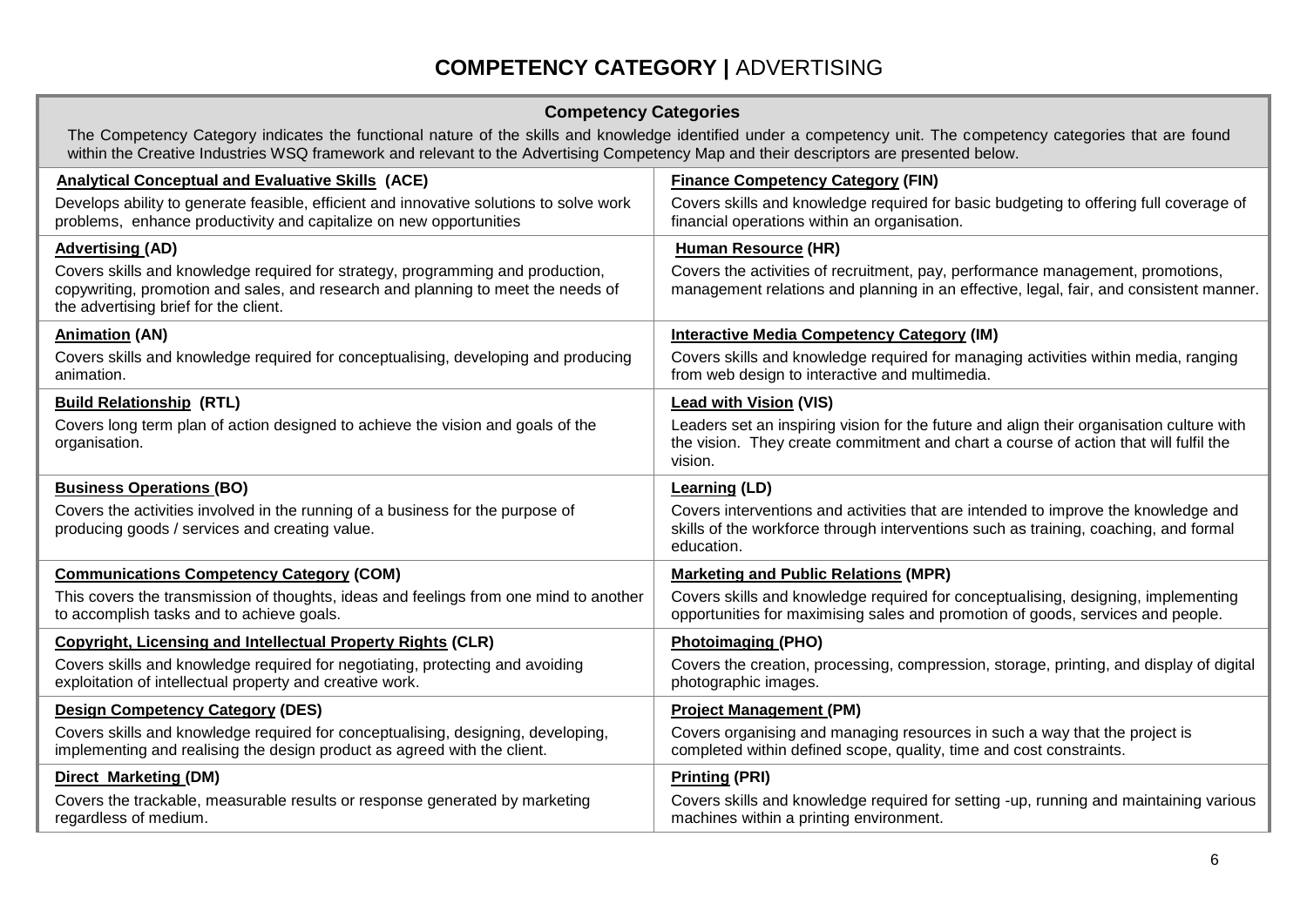## **COMPETENCY CATEGORY |** ADVERTISING

| <b>Competency Categories</b>                                                                                                                                                                          |                                                                                                                                                                 |  |  |  |  |
|-------------------------------------------------------------------------------------------------------------------------------------------------------------------------------------------------------|-----------------------------------------------------------------------------------------------------------------------------------------------------------------|--|--|--|--|
| <b>Problem Solving (PS)</b>                                                                                                                                                                           | <b>Strategy Planning and Implementation (SPI)</b>                                                                                                               |  |  |  |  |
| Covers research into problems, generation of solutions, selection and application of<br>solutions and evaluating the solution applied.                                                                | Develop business strategies and plans aligned with organisational objectives, make<br>strategic decisions and implement action plans to achieve long-term goals |  |  |  |  |
| <b>Quality Management (QM)</b>                                                                                                                                                                        | <b>Television Production (TVP)</b>                                                                                                                              |  |  |  |  |
| Covers methods for ensuring that all the activities necessary to design, develop and<br>implement a product or service are effective and efficient with respect to the system<br>and its performance. | Covers the skills and attributes needed to manage the process of film, television and<br>radio programme making.                                                |  |  |  |  |
| <b>Research (RES)</b>                                                                                                                                                                                 | <b>Television, Film and Radio Production (TVRP)</b>                                                                                                             |  |  |  |  |
| Covers using gathering, analysing and interpreting information relevant to a specific<br>area of enquiry.                                                                                             | Covers the skills and attributes needed to manage the process of film and television<br>programme making.                                                       |  |  |  |  |
| Sales (SAL)                                                                                                                                                                                           | <b>Writing (WRI)</b>                                                                                                                                            |  |  |  |  |
| Covers the act of meeting prospective buyers and providing them with a product or<br>service in turn of money or other required compensation.                                                         | Covers script writing for television, film, radio and animation a well as factual writing<br>including advertising copy                                         |  |  |  |  |
| <b>Strategy Competency Category (STR)</b>                                                                                                                                                             |                                                                                                                                                                 |  |  |  |  |
| Covers long term plan of action designed to achieve the vision and goals of the<br>organisation.                                                                                                      |                                                                                                                                                                 |  |  |  |  |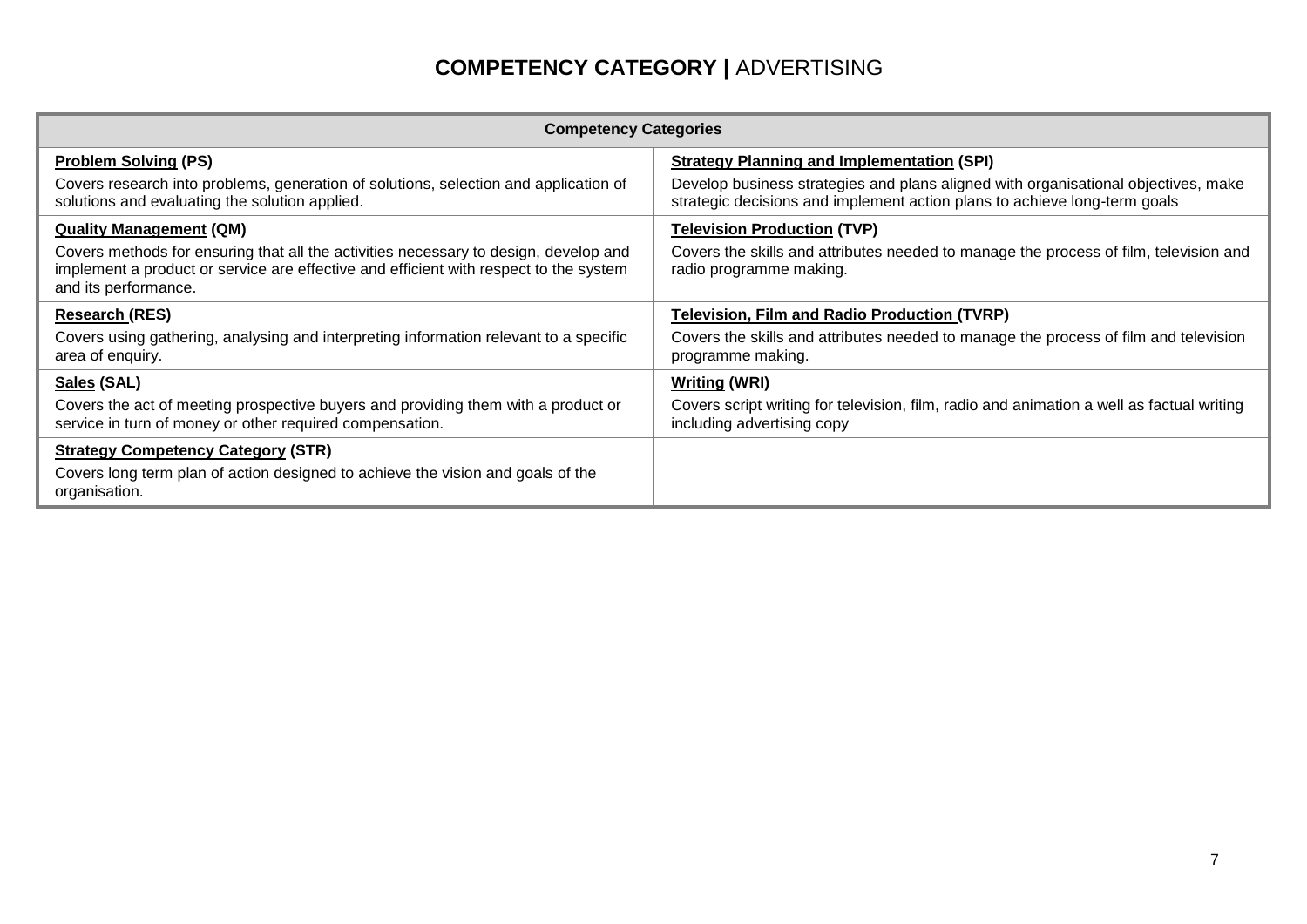## **COMPETENCY CATEGORY |** ADVERTISING

| <b>Competency Units</b>      |                                                                                                                                                                                                                                                                                                                                                                                                   |  |  |  |  |
|------------------------------|---------------------------------------------------------------------------------------------------------------------------------------------------------------------------------------------------------------------------------------------------------------------------------------------------------------------------------------------------------------------------------------------------|--|--|--|--|
| <b>Competency unit:</b>      | A competency unit represents a set of work activities that can be undertaken by an individual, and the skills, knowledge and abilities<br>associated with the work activities that can be used to certify an individual's competence in performing the set of work activities                                                                                                                     |  |  |  |  |
| <b>Competency unit code:</b> | A competency unit code is assigned to each competency unit to identify the WSQ framework and competency category that the competency<br>unit originates from. The competency unit code also identifies the WSQ qualifications level that is associated with the competency unit<br>providing an indication of the level of complexity of skills and knowledge required under the competency unit. |  |  |  |  |
|                              | For example, for a competency unit coded as CI-DES-504S-0:                                                                                                                                                                                                                                                                                                                                        |  |  |  |  |
|                              | 'CI' indicates that the competency unit originates from the Creative Industries WSQ framework;                                                                                                                                                                                                                                                                                                    |  |  |  |  |
|                              | 'DES' indicates that the competency unit originates from the competency category of "Design" competency category; '5' indicates that it<br>is pegged to WSQ qualifications level 5 which is WSQ Specialist Diploma level;                                                                                                                                                                         |  |  |  |  |
|                              | '04' is the serial number assigned to the competency unit;                                                                                                                                                                                                                                                                                                                                        |  |  |  |  |
|                              | 'S' indicates that the competency unit is usually a specialization unit when used by an individual to achieve a WSQ qualification, other<br>types of units include core units ('C') and elective units ('E'); and                                                                                                                                                                                 |  |  |  |  |
|                              | '0' indicates the version number of the competency unit which would increase as the competency unit is reviewed at every review cycle.                                                                                                                                                                                                                                                            |  |  |  |  |

The competency units of the Advertising Competency Map are presented according to the Functions in an advertising agency in subsequent sections:

- Account Management
- Creative
- Creative Services
- Planning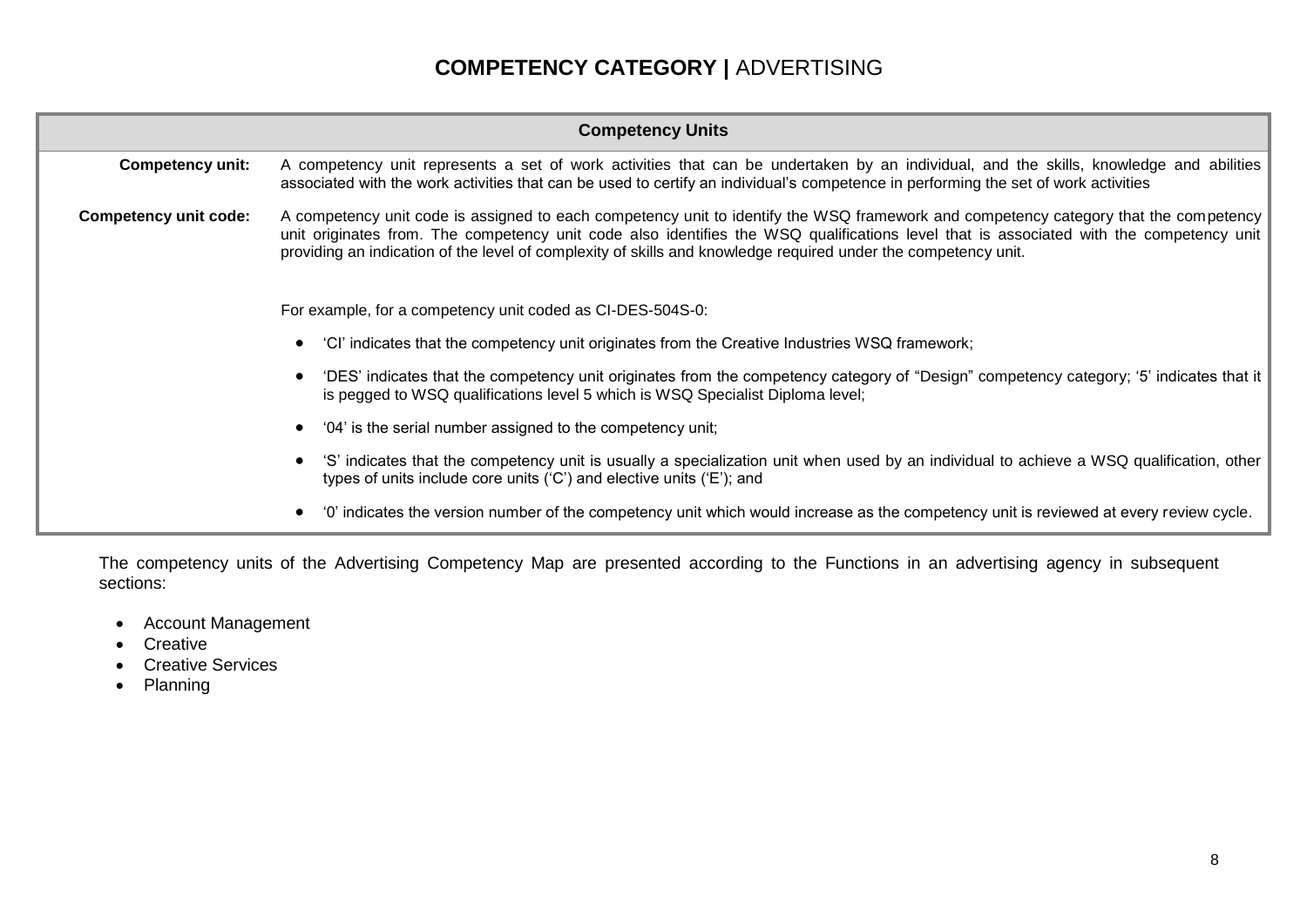## **ACCOUNT MANAGEMENT** | COMPETENCIES

**ADVERTISING** COMPETENCY MAP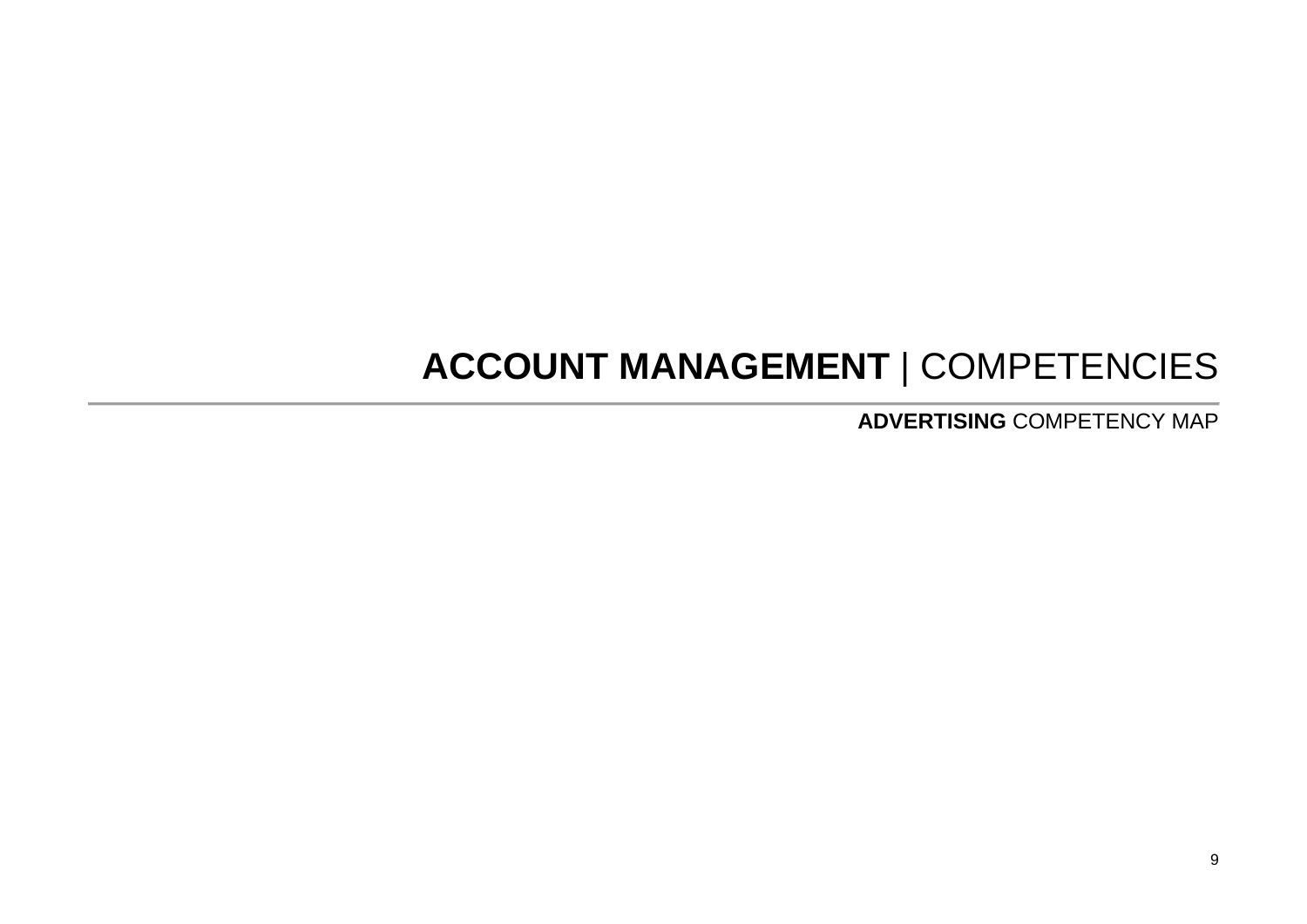## **ACCOUNT MANAGEMENT** | COMPETENCIES – ADVERTISING

| <b>WSQ Qual</b><br>Level | <b>Job Roles</b>             | <b>Competency Unit</b><br>Code | <b>Specialisation Competency Units</b>                   | <b>Competency Unit</b><br>Code | <b>Core Competency Units</b>                                                     |
|--------------------------|------------------------------|--------------------------------|----------------------------------------------------------|--------------------------------|----------------------------------------------------------------------------------|
|                          | <b>Account</b>               | CI-MPR-606S-0                  | Manage the agency's portfolio of accounts                | CI-AD-603C-0                   | Manage the agency's business performance                                         |
|                          | <b>Management</b>            | LPM-RES-601C-0                 | Lead achievement of result *                             | CI-BO-504C-0                   | Manage risk *                                                                    |
| 6                        | Director /<br><b>Client</b>  |                                |                                                          | CI-COM-503C-0                  | Develop communication strategies / plans and<br>manage the communication process |
|                          | <b>Services</b>              |                                |                                                          | CI-HR-601C-0                   | Manage people                                                                    |
|                          | <b>Director</b>              |                                |                                                          | LPM-VIS-601C-0                 | Lead organisation *                                                              |
|                          |                              | BM-PM-402E-1                   | Manage project scope *                                   | CI-AD-506S-0                   | Manage the department's business performance                                     |
|                          |                              | CI-AD-501S-0                   | Manage portfolio of brands                               | CI-COM-502S-0                  | Present effectively to engage and manage your<br>audience *                      |
|                          | <b>Account</b><br>Director / | CI-AD-502S-0                   | Manage advertising portfolio and client services<br>team | CI-HR-406E-0                   | Contribute to the selection of personnel for<br>activities                       |
| 5                        | Group<br><b>Account</b>      |                                |                                                          | CI-HR-502E-0                   | Manage individual and team performance                                           |
|                          | <b>Director</b>              |                                |                                                          | CI-MPR-510C-1                  | Develop a marketing communications plan *                                        |
|                          |                              |                                |                                                          | CI-MPR-601S-0                  | Build client relationships                                                       |
|                          |                              |                                |                                                          | CI-PM-605C-0                   | Direct the scope and integration of multiple<br>projects / programmes *          |

\*Competency Standard available

- 
- 
- LPM Leadership and People Management WSQ Framework **PM** Project Management Competency Category
- **AD** Advertising Competency Category **RES** Research Competency Category
- **BO** Business Operations Competency Category **VIS** Lead with Vision Competency Category
- **COM** Communications Competency Category
- **BM** Business Management WSQ Framework **HR** Human Resource Competency Category
- **CI** Creative Industries WSQ Framework **MPR** Marketing and Promotional Competency Category
	-
	-
	-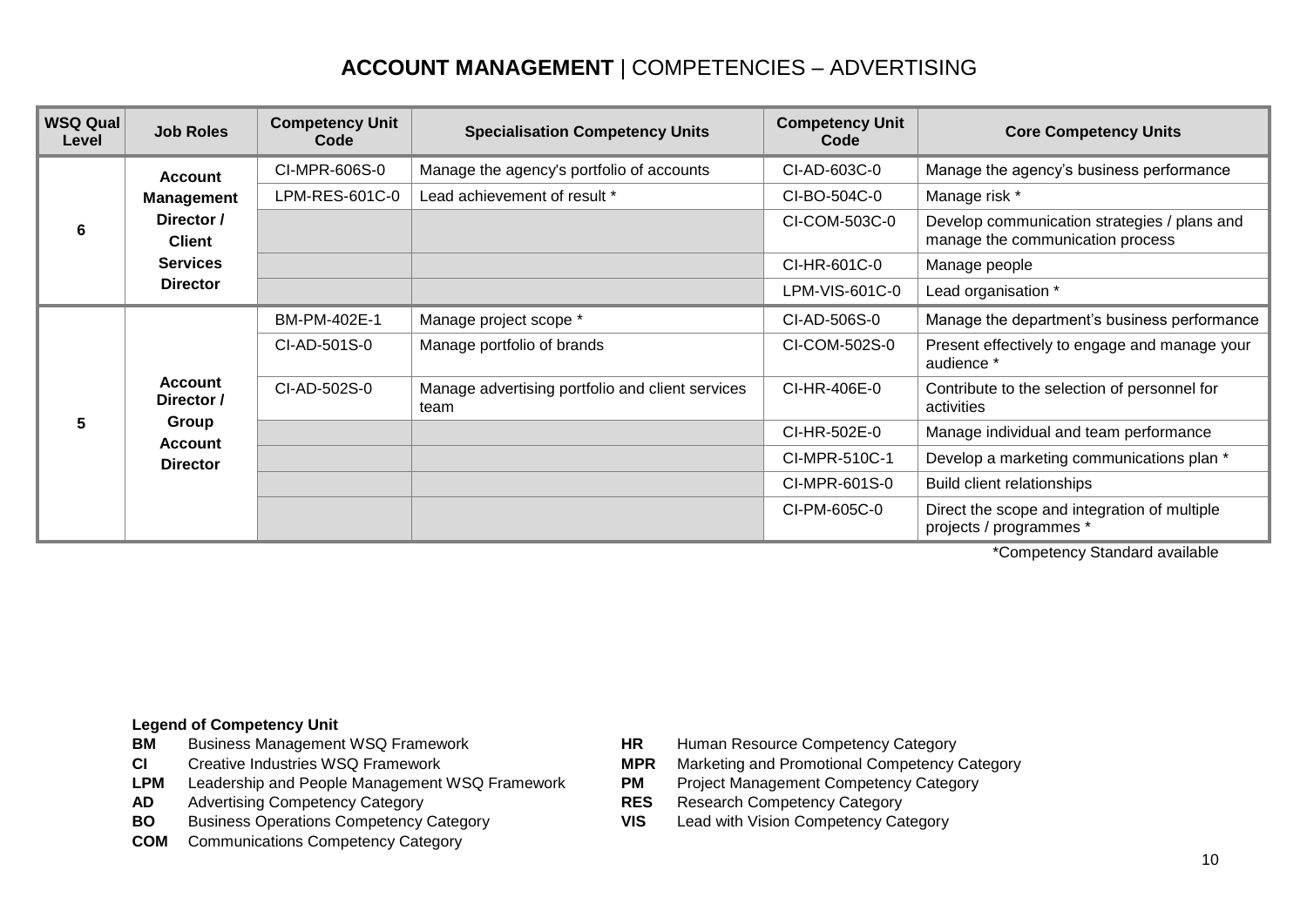## **ACCOUNT MANAGEMENT** | COMPETENCIES – ADVERTISING

| <b>WSQ Qual</b><br>Level | <b>Job Roles</b>                   | <b>Competency Unit</b><br>Code | <b>Specialisation Competency Units</b>                                                                  | <b>Competency Unit</b><br>Code | <b>Core Competency Units</b>                                                         |
|--------------------------|------------------------------------|--------------------------------|---------------------------------------------------------------------------------------------------------|--------------------------------|--------------------------------------------------------------------------------------|
|                          |                                    | CI-AD-402S-0                   | Manage an advertising campaign                                                                          | BM-PM-302E-1                   | Apply project cost management techniques *                                           |
| 4                        | <b>Account</b><br><b>Manager</b>   | CI-BO-406S-0                   | Enable, develop and support growth of a client's<br>business                                            | BM-PM-409E-1                   | Manage project quality *                                                             |
|                          |                                    | CI-MR-402S-0                   | Apply knowledge of consumer trends                                                                      | CI-HR-407C-0                   | Participate in, facilitate and promote effective<br>working of individuals and teams |
|                          | <b>Account</b><br><b>Executive</b> | BM-PM-301E-1                   | Apply project scope management techniques *                                                             | CI-COM-305C-0                  | Demonstrate knowledge of communication<br>services                                   |
|                          |                                    | BM-PM-303C-1                   | Apply project time management techniques *                                                              | CI-PS-305C-0                   | Contribute to dealing with problems in the<br>workplace                              |
|                          |                                    | CI-AD-301S-0                   | Service advertising client account                                                                      |                                |                                                                                      |
| 3                        |                                    | CI-MR-301S-0                   | Conduct audience research and monitor<br>campaign effectiveness                                         |                                |                                                                                      |
|                          |                                    | CI-QM-501C-0                   | Deliver and maintain products / services to<br>standards agreed by the organisation and the<br>customer |                                |                                                                                      |
|                          |                                    | CI-RES-304S-0                  | Use demographics and psychographics data                                                                |                                |                                                                                      |

\*Competency Standard available

- 
- 
- 
- **BO** Business Operations Competency Category **QM** Quality Management Competency Category
- **COM** Communications Competency Category **RES** Research Competency Category
- **BM** Business Management WSQ Framework **HR** Human Resource Competency Category<br> **CI** Creative Industries WSQ Framework **HR** Market Research Competency Category
- **CI** Creative Industries WSQ Framework **MR** Market Research Competency Category<br> **AD** Advertising Competency Category **MPM** Project Management Competency Category
	- **PM** Project Management Competency Category
	-
	-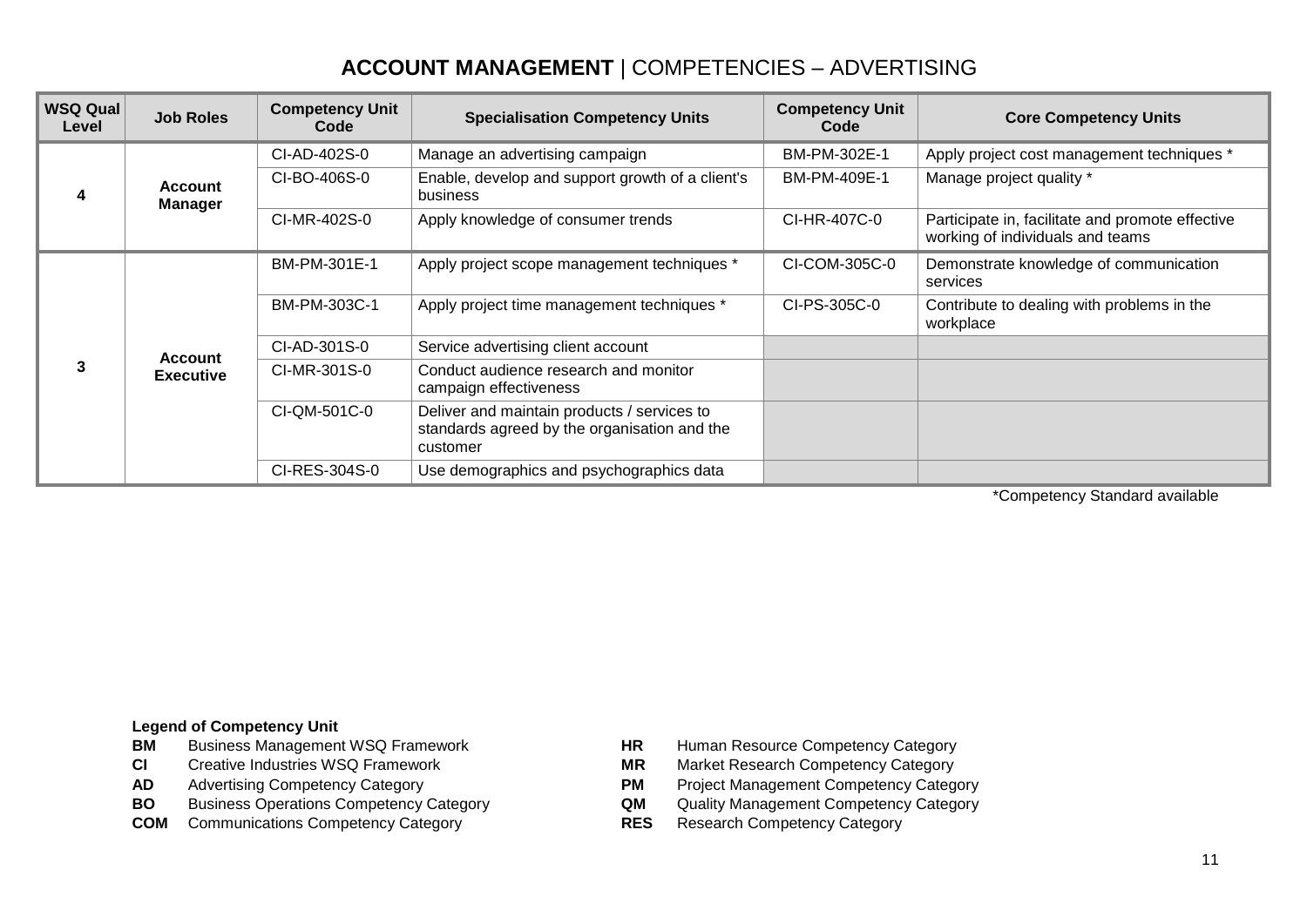# **CREATIVE** | COMPETENCIES

**ADVERTISING** COMPETENCY MAP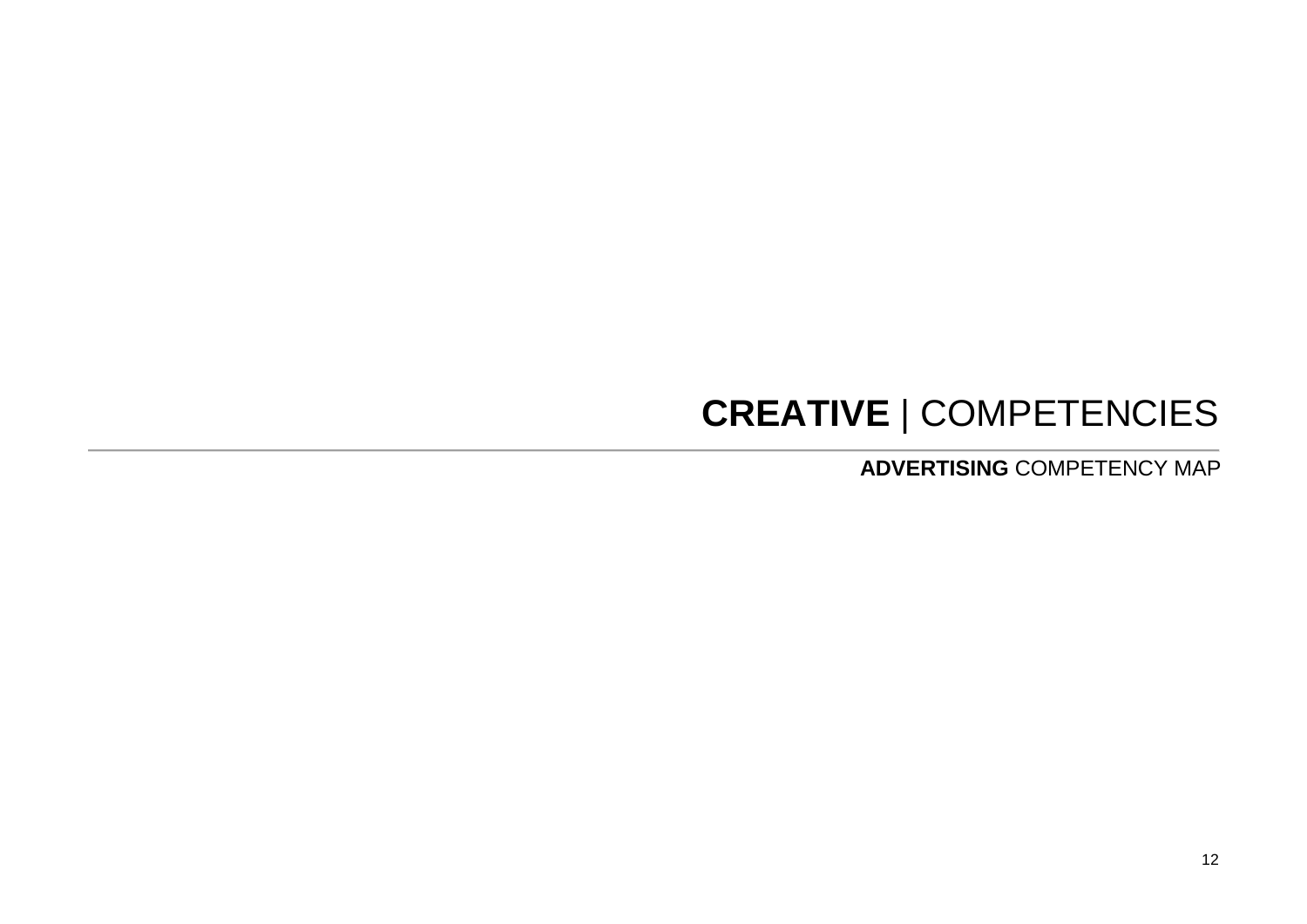## **CREATIVE** | COMPETENCIES – ADVERTISING

| <b>WSQ Qual</b><br>Level | <b>Job Roles</b>                                  | <b>Competency Unit</b><br>Code | <b>Specialisation Competency Units</b>                                         | <b>Competency Unit</b><br>Code | <b>Core Competency Units</b>                                                     |
|--------------------------|---------------------------------------------------|--------------------------------|--------------------------------------------------------------------------------|--------------------------------|----------------------------------------------------------------------------------|
| 6                        |                                                   | CI-AD-602S-0                   | Inspire, produce and manage the generation of<br>creative concepts and ideas * | CI-BO-504C-0                   | Manage risk *                                                                    |
|                          | <b>Creative</b><br>Director /<br><b>Executive</b> | CI-MPR-513S-0                  | Establish the conceptual and stylistic direction<br>for client projects        | CI-COM-503C-0                  | Develop communication strategies / plans and<br>manage the communication process |
|                          | <b>Creative</b>                                   |                                |                                                                                | CI-HR-601C-0                   | Manage people                                                                    |
|                          | <b>Director</b>                                   |                                |                                                                                | CI-AD-603C-0                   | Manage the agency's business performance                                         |
|                          |                                                   |                                |                                                                                | LPM-VIS-601C-0                 | Lead organisation *                                                              |
|                          |                                                   | CI-MPR-417S-1                  | Pitch a design proposal *                                                      | CI-AD-506S-0                   | Manage the department's business performance                                     |
|                          | <b>Creative Group</b><br>Head                     |                                |                                                                                | CI-COM-502S-0                  | Present effectively to engage and manage your<br>audience *                      |
|                          |                                                   |                                |                                                                                | CI-HR-406E-0                   | Contribute to the selection of personnel for<br>activities                       |
| 5                        |                                                   |                                |                                                                                | CI-HR-502E-0                   | Manage individual and team performance                                           |
|                          |                                                   |                                |                                                                                | CI-MPR-510C-1                  | Develop a marketing communications plan *                                        |
|                          |                                                   |                                |                                                                                | CI-MPR-601S-0                  | Build client relationships                                                       |
|                          |                                                   |                                |                                                                                | CI-PM-605C-0                   | Direct the scope and integration of multiple<br>projects / programmes *          |

\*Competency Standard available

- **BM** Business Management WSQ Framework **HR** Human Resource Competency Category
- 
- **LPM** Leadership and People Management WSQ Framework **MPR** Marketing and Promotional Competency Category
- 
- **BO** Business Operations Competency Category **RES**
- 
- 
- **CI** Creative Industries WSQ Framework **MR** Market Research Competency Category
	-
- **AD** Advertising Competency Category<br> **BO** Business Operations Competency Category<br> **RES** Research Competency Category<br> **RES** Research Competency Category
	-
- **COM** Communications Competency Category **VIS** Lead with Vision Competency Category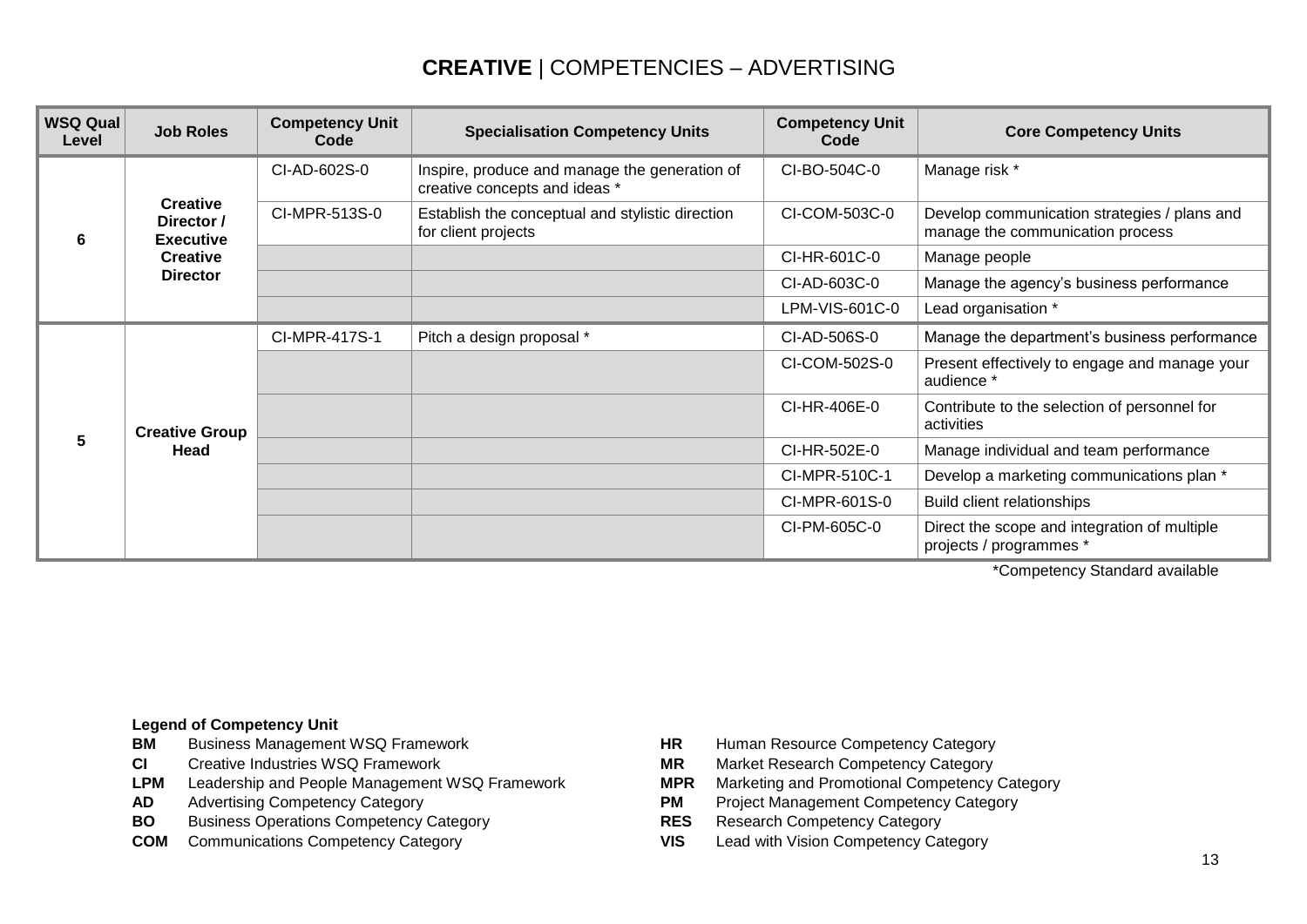## **CREATIVE** | COMPETENCIES – ADVERTISING

| <b>WSQ Qual</b><br>Level | <b>Job Roles</b>                                   | <b>Competency Unit</b><br>Code | <b>Specialisation Competency Units</b>                                                                   | <b>Competency Unit</b><br>Code | <b>Core Competency Units</b>                                                         |
|--------------------------|----------------------------------------------------|--------------------------------|----------------------------------------------------------------------------------------------------------|--------------------------------|--------------------------------------------------------------------------------------|
|                          |                                                    | CI-DES-331E-0                  | Maintain an awareness of trends and<br>developments in design, materials, techniques<br>and technology * | BM-PM-302E-1                   | Apply project cost management techniques *                                           |
|                          |                                                    | CI-DES-502S-0                  | Administer, coordinate and monitor contract<br>works for a design project                                | BM-PM-409E-1                   | Manage project quality *                                                             |
| 4                        | <b>Design</b><br><b>Director</b>                   | CI-DES-504S-0                  | Establish criteria and oversee production and<br>testing of prototypes *                                 | CI-HR-407C-0                   | Participate in, facilitate and promote effective<br>working of individuals and teams |
|                          |                                                    | CI-DES-506S-0                  | Oversee the development of design options and<br>final design proposals for presentation to clients      |                                |                                                                                      |
|                          |                                                    | CI-QM-501C-0                   | Deliver and maintain products / services to<br>standards agreed by the organisation and the<br>customer  |                                |                                                                                      |
|                          |                                                    | CI-MR-402S-0                   | Apply knowledge of consumer trends                                                                       |                                |                                                                                      |
|                          |                                                    | CI-AD-403S-0                   | Conceptualise an advertising campaign                                                                    | BM-PM-302E-1                   | Apply project cost management techniques *                                           |
| 4                        | Art                                                | CI-AD-404S-0                   | Direct the production of still and moving images<br>for advertising                                      | BM-PM-409E-1                   | Manage project quality *                                                             |
|                          |                                                    | CI-AN-416S-0                   | Illustrate concepts through sketching into a<br>visual form                                              | CI-HR-407C-0                   | Participate in, facilitate and promote effective<br>working of individuals and teams |
|                          | Director /<br><b>Senior Art</b><br><b>Director</b> | CI-DES-331E-0                  | Maintain an awareness of trends and<br>developments in design, materials, techniques<br>and technology * |                                |                                                                                      |
|                          |                                                    | CI-DES-421S-0                  | Supervise production of typeface and layouts                                                             |                                |                                                                                      |
|                          |                                                    | CI-MPR-513S-0                  | Establish the conceptual and stylistic direction<br>for client projects                                  |                                |                                                                                      |
|                          |                                                    | CI-MR-402S-0                   | Apply knowledge of consumer trends                                                                       |                                |                                                                                      |

\*Competency Standard available

- **BM** Business Management WSQ Framework **MR** Market Research Competency Category<br>**CI** Creative Industries WSO Framework **MPR** Marketing and Promotional Competency
- 
- 
- 
- **HR** Human Resource Competency Category
- 
- **CI** Creative Industries WSQ Framework **MPR** Marketing and Promotional Competency Category<br> **AD** Advertising Competency Category **M** Project Management Competency Category
	- **PM** Project Management Competency Category
- **DES** Design Competency Category **QM** Quality Management Competency Category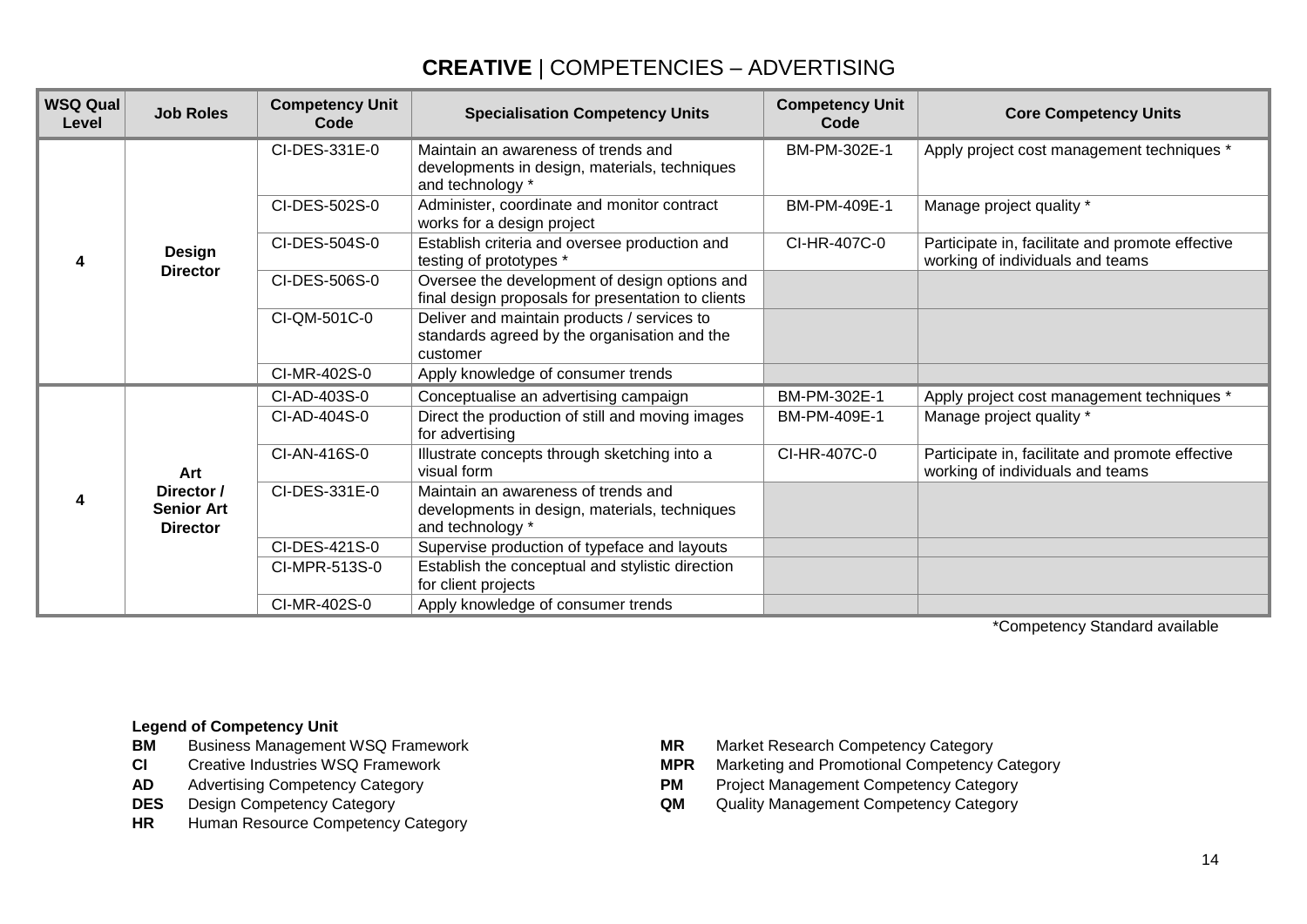## **CREATIVE** | COMPETENCIES – ADVERTISING

| <b>WSQ Qual</b><br>Level | <b>Job Roles</b>                                  | <b>Competency Unit</b><br>Code | <b>Specialisation Competency Units</b>                                                                   | <b>Competency Unit</b><br>Code | <b>Core Competency Units</b>                                                                          |
|--------------------------|---------------------------------------------------|--------------------------------|----------------------------------------------------------------------------------------------------------|--------------------------------|-------------------------------------------------------------------------------------------------------|
|                          |                                                   | CI-DES-331E-0                  | Maintain an awareness of trends and<br>developments in design, materials, techniques<br>and technology * | BM-PM-302E-1                   | Apply project cost management techniques *                                                            |
|                          | Copywriter /<br><b>Senior</b>                     | CI-MR-402S-0                   | Apply knowledge of consumer trends                                                                       | BM-PM-409E-1                   | Manage project quality *                                                                              |
|                          | Copywriter                                        | CI-WRI-312S-1                  | Write advertising copy for print media *                                                                 | CI-HR-407C-0                   | Participate in, facilitate and promote effective<br>working of individuals and teams                  |
|                          |                                                   | CI-WRI-405S-0                  | Write advertising copy for broadcast and<br>interactive media                                            |                                |                                                                                                       |
|                          | <b>Designer</b><br>(from Visual<br>Communication) | CI-DES-324S-1                  | Apply colour theory in response to a brief *                                                             | CI-DES-241C-0                  | Develop an awareness of trends and<br>developments in design, materials, techniques<br>and technology |
|                          |                                                   | CI-DES-326C-0                  | Generate design concepts and develop design<br>ideas for effective design solutions *                    | CI-DES-342C-1                  | Implement design thinking *                                                                           |
|                          |                                                   | CI-DES-331E-0                  | Maintain an awareness of trends and<br>developments in design, materials, techniques<br>and technology * | CI-DES-343C-1                  | Apply professional practices in design projects *                                                     |
| 3                        |                                                   | CI-DES-337S-1                  | Produce basic illustration and graphics *                                                                | CI-HR-210C-0                   | Work effectively with others                                                                          |
|                          |                                                   | CI-DES-344C-1                  | Apply knowledge of history and theory of design<br>and culture to develop a design brief *               | ES-ACE-102G-1                  | Solve problems & make decisions at operational<br>level *                                             |
|                          |                                                   | CI-DES-349C-0                  | Conceptualise and produce print-based project                                                            |                                |                                                                                                       |
|                          |                                                   | CI-DES-350C-0                  | Conceptualise and produce online-based<br>project                                                        |                                |                                                                                                       |
|                          |                                                   | CI-DES-352S-0                  | Articulate creative team's concept into a visual<br>form                                                 |                                |                                                                                                       |

\*Competency Standard available

- **BM** Business Management WSQ Framework **HR** Human Resource Competency Category<br>**CI** Creative Industries WSQ Framework **HR** MR Market Research Competency Category
- 
- 
- **ES** Employability Skills WSQ Framework **PM** Project Management Competency Category<br>**ACE** Analytical Conceptual and Evaluative Skills Competency Category **WRI** Writing Competency Category **ACE** Analytical Conceptual and Evaluative Skills Competency Category WRI
- **DES** Design Competency Category
- 
- **CI** Creative Industries WSQ Framework **MR** Market Research Competency Category
	-
	-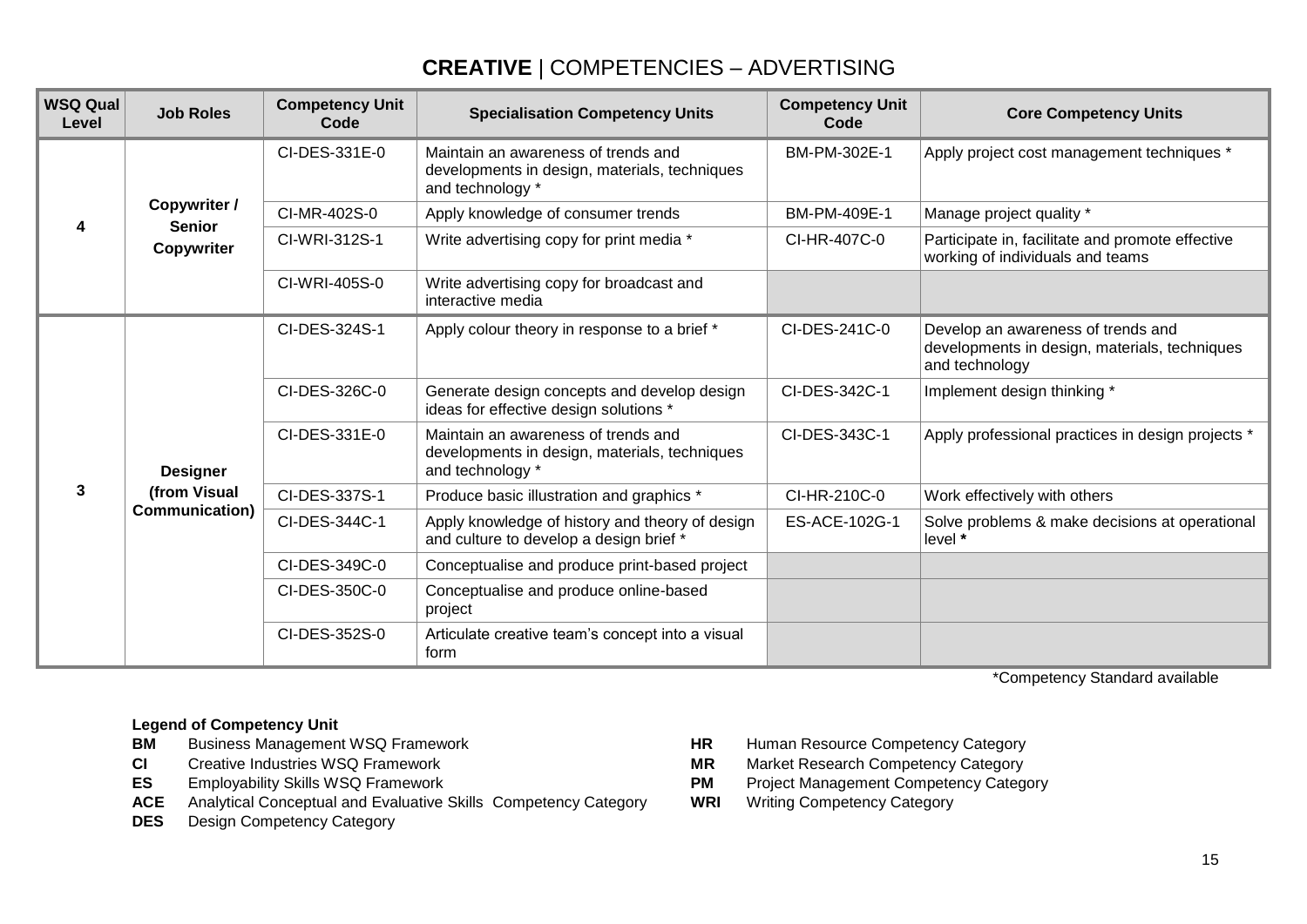# **PLANNING** | COMPETENCIES

**ADVERTISING** COMPETENCY MAP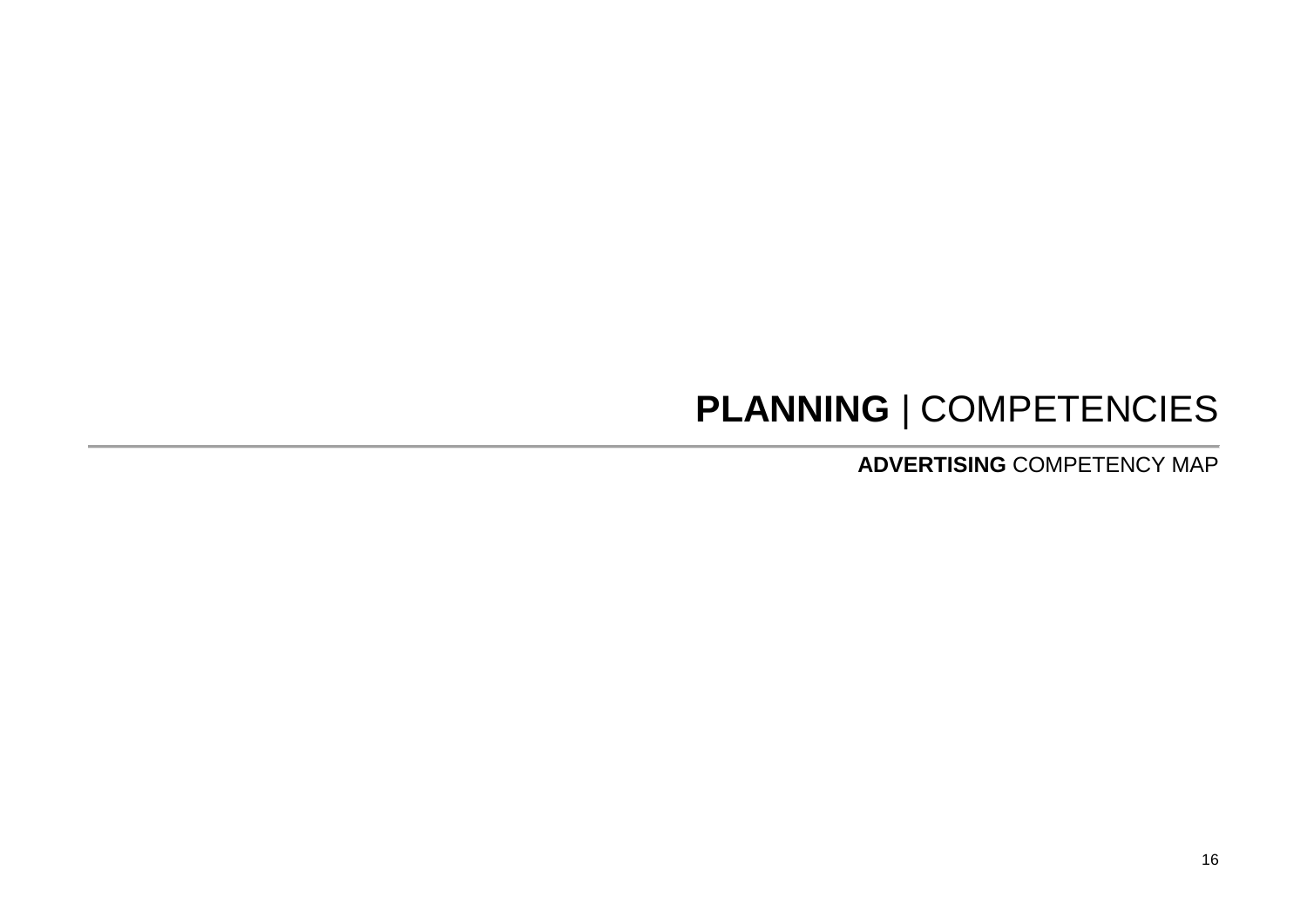## **PLANNING** | COMPETENCIES – ADVERTISING

| <b>WSQ Qual</b><br>Level | <b>Job Roles</b>                                                    | <b>Competency Unit</b><br><b>Code</b> | <b>Specialisation Competency Units</b>                                                | <b>Competency Unit</b><br>Code | <b>Core Competency Units</b>                                                         |
|--------------------------|---------------------------------------------------------------------|---------------------------------------|---------------------------------------------------------------------------------------|--------------------------------|--------------------------------------------------------------------------------------|
| 6                        | Head of<br><b>Planning</b>                                          |                                       |                                                                                       | CI-AD-603C-0                   | Manage the agency's business performance                                             |
|                          |                                                                     |                                       |                                                                                       | CI-BO-504C-0                   | Manage risk *                                                                        |
|                          |                                                                     |                                       |                                                                                       | CI-COM-503C-0                  | Develop communication strategies / plans and<br>manage the communication process     |
|                          |                                                                     |                                       |                                                                                       | CI-HR-601C-0                   | Manage people                                                                        |
|                          |                                                                     |                                       |                                                                                       | LPM-VIS-601C-0                 | Lead organisation *                                                                  |
| 5                        | <b>Strategy</b><br>Director /<br><b>Planning</b><br><b>Director</b> | CI-DM-504S-0                          | Manage the use of analytics and develop data<br>strategies *                          | CI-AD-506S-0                   | Manage the department's business performance                                         |
|                          |                                                                     | CI-MR-601C-0                          | Use research data to identify ideal audience and<br>optimum method of communication * | CI-COM-502S-0                  | Present effectively to engage and manage your<br>audience *                          |
|                          |                                                                     | CI-RES-502S-0                         | Understand and implement all types of research<br>and research tools                  | CI-HR-406E-0                   | Contribute to the selection of personnel for<br>activities                           |
|                          |                                                                     | CI-STR-601C-0                         | Develop, implement and review a business /<br>strategic plan                          | CI-HR-502E-0                   | Manage individual and team performance                                               |
|                          |                                                                     |                                       |                                                                                       | CI-MPR-510C-1                  | Develop a marketing communications plan *                                            |
|                          |                                                                     |                                       |                                                                                       | CI-MPR-601S-0                  | <b>Build client relationships</b>                                                    |
|                          |                                                                     |                                       |                                                                                       | CI-PM-605C-0                   | Direct the scope and integration of multiple<br>projects / programmes *              |
| 4                        | Planner /<br><b>Strategist</b>                                      | CI-DM-405S-0                          | Analyse market trends and industry<br>developments *                                  | BM-PM-302E-1                   | Apply project cost management techniques *                                           |
|                          |                                                                     | CI-MPR-508S-0                         | Coordinate data collation and interpretation                                          | BM-PM-409E-1                   | Manage project quality *                                                             |
|                          |                                                                     | CI-MR-402S-0                          | Apply knowledge of consumer trends                                                    | CI-HR-407C-0                   | Participate in, facilitate and promote effective<br>working of individuals and teams |
|                          |                                                                     | CI-MR-403C-0                          | Conduct market research*                                                              |                                |                                                                                      |
|                          |                                                                     | CI-RES-404S-0                         | Plan, analyse and present research information                                        |                                |                                                                                      |

\*Competency Standard available

- 
- 
- 
- **HR** Human Resource Competency Category **RES** Research Competency Category
- **BM** Business Management WSQ Framework **MPR Marketing and Promotional Competency Category**<br> **CI** Creative Industries WSQ Framework **MICH MAR** Market Research Competency Category
- **CI** Creative Industries WSQ Framework **MR** Market Research Competency Category<br> **DM** Direct Marketing Competency Category<br> **PM** Proiect Management Competency Category
	- Direct Marketing Competency Category **PM** Project Management Competency Category
		-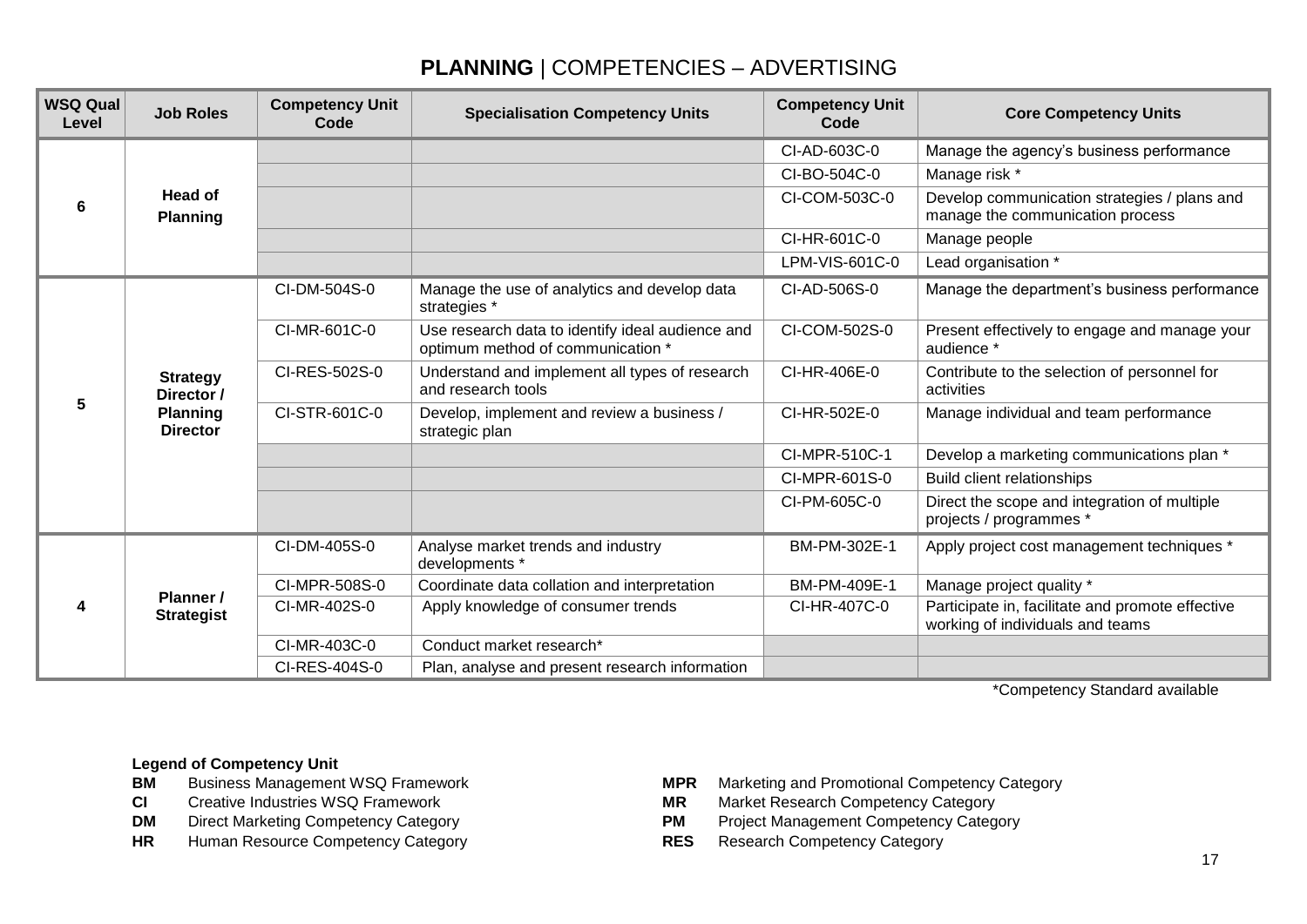## **CREATIVE SERVICES** | COMPETENCIES

**ADVERTISING** COMPETENCY MAP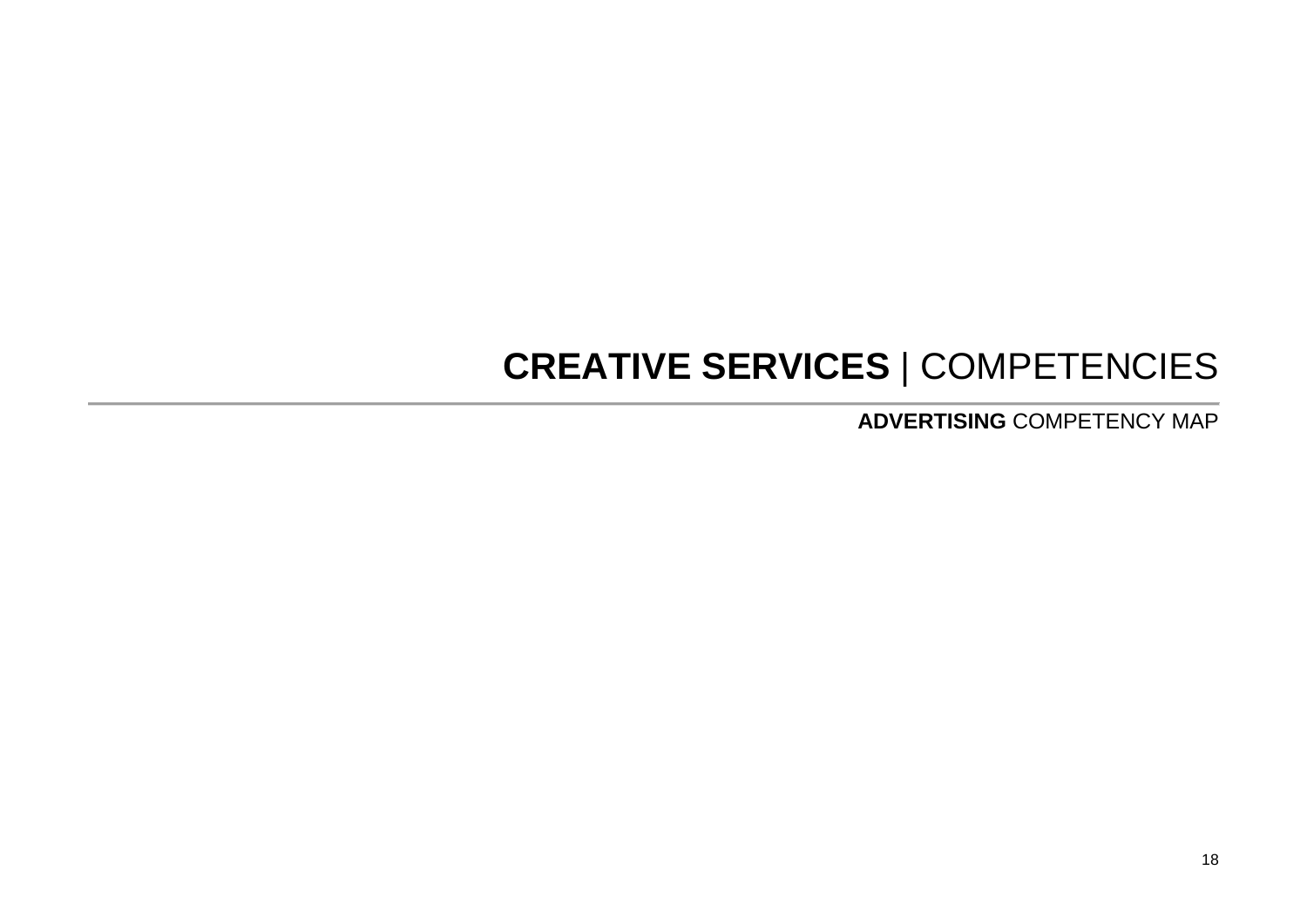| <b>WSQ Qual</b><br>Level | <b>Job Roles</b>                                                   | <b>Competency Unit</b><br>Code | <b>Specialisation Competency Units</b>                                                                   | <b>Competency Unit</b><br>Code | <b>Core Competency Units</b>                                                         |
|--------------------------|--------------------------------------------------------------------|--------------------------------|----------------------------------------------------------------------------------------------------------|--------------------------------|--------------------------------------------------------------------------------------|
| 5                        | <b>Head of</b><br><b>Creative</b><br>Services /<br><b>Creative</b> | CI-DES-502S-0                  | Administer, coordinate and monitor contract<br>works for a design project                                | CI-AD-506S-0                   | Manage the department's business performance                                         |
|                          |                                                                    |                                |                                                                                                          | CI-COM-502S-0                  | Present effectively to engage and manage your<br>audience *                          |
|                          |                                                                    |                                |                                                                                                          | CI-HR-406E-0                   | Contribute to the selection of personnel for<br>activities                           |
|                          | <b>Services</b><br><b>Director</b>                                 |                                |                                                                                                          | CI-HR-502E-0                   | Manage individual and team performance                                               |
|                          |                                                                    |                                |                                                                                                          | CI-MPR-601S-0                  | <b>Build client relationships</b>                                                    |
|                          |                                                                    |                                |                                                                                                          | CI-PM-605C-0                   | Direct the scope and integration of multiple<br>projects / programmes *              |
| 4                        | Head of<br><b>Production</b>                                       | CI-BO-408S-0                   | Manage day to day activities within creative and<br>production areas                                     | BM-PM-302E-1                   | Apply project cost management techniques *                                           |
|                          |                                                                    | CI-DES-502S-0                  | Administer, coordinate and monitor contract<br>works for a design project                                | BM-PM-409E-1                   | Manage project quality *                                                             |
|                          |                                                                    | CI-MR-402S-0                   | Apply knowledge of consumer trends                                                                       | CI-HR-407C-0                   | Participate in, facilitate and promote effective<br>working of individuals and teams |
|                          |                                                                    | CI-TVRP-410S-0                 | Apply knowledge of broadcast trends and<br>production techniques                                         |                                |                                                                                      |
|                          | <b>Head of</b><br>Traffic /<br><b>Studio</b><br><b>Manager</b>     | BM-PM-411E-1                   | Manage project knowledge and communication*                                                              | BM-PM-302E-1                   | Apply project cost management techniques *                                           |
| Δ                        |                                                                    | CI-COM-508E-0                  | Oversee communications in a creative<br>environment                                                      | BM-PM-409E-1                   | Manage project quality *                                                             |
|                          |                                                                    | CI-DES-331E-0                  | Maintain an awareness of trends and<br>developments in design, materials, techniques<br>and technology * | CI-HR-407C-0                   | Participate in, facilitate and promote effective<br>working of individuals and teams |
|                          |                                                                    | CI-MR-402S-0                   | Apply knowledge of consumer trends                                                                       |                                |                                                                                      |
|                          |                                                                    | CI-PM-414C-0                   | Plan and monitor projects to deliver strategic<br>objectives *                                           |                                |                                                                                      |

- **BM** Business Management WSQ Framework **HR** Human Resource Competency Category
- 
- **BO** Business Operation Competency Category **MR**
- 
- **DES** Design Competency Category **TVRP** Television and Radio Production
- \*Competency Standard available
- 
- **CI** Creative Industries WSQ Framework **MPR Marketing and Promotional Competency Category**<br> **BO** Business Operation Competency Category **MR** Market Research Competency Category
	-
- **COM** Communications Competency Category **PM** Project Management Competency Category
	-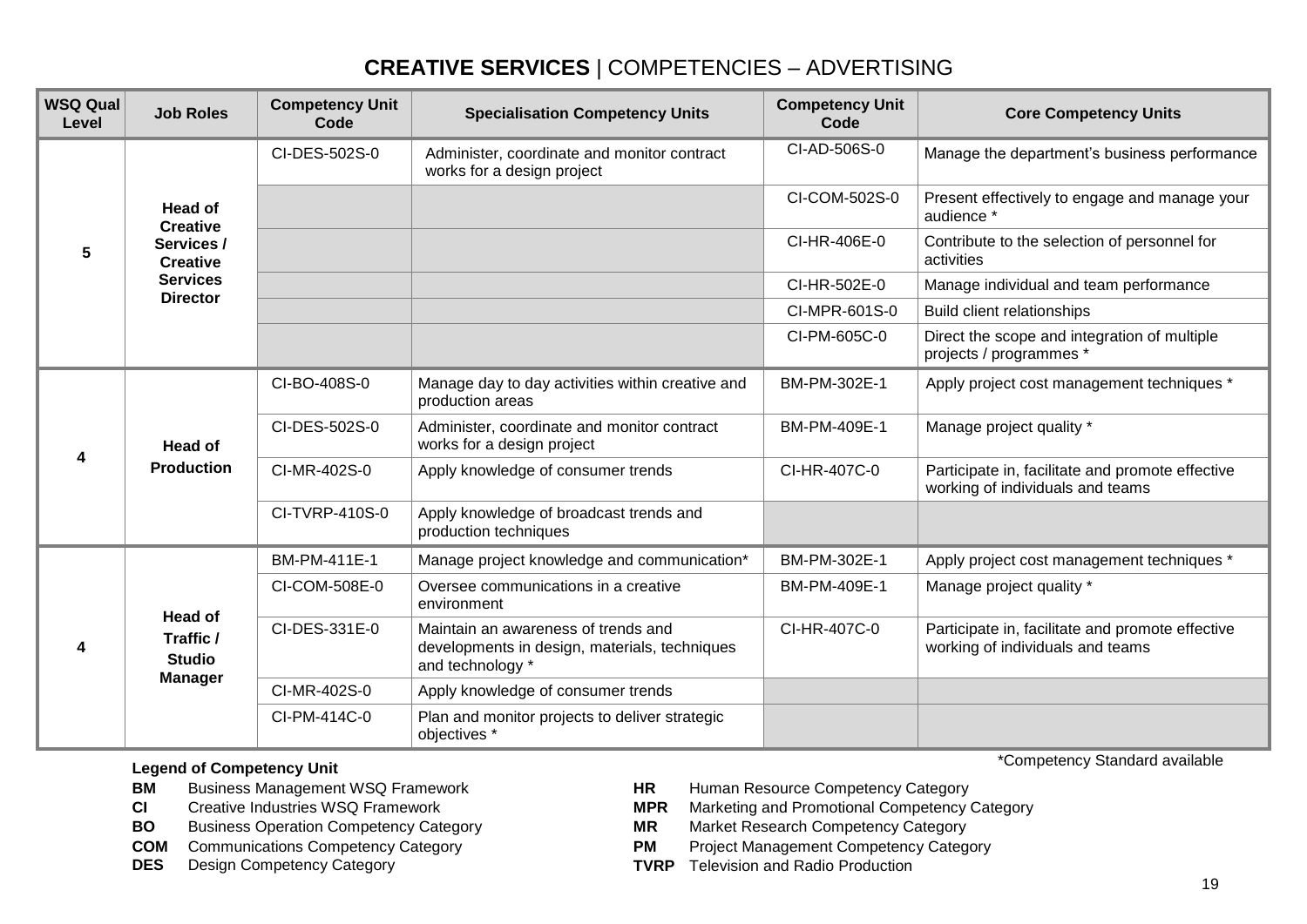| <b>WSQ Qual</b><br>Level | <b>Job Roles</b>                     | <b>Competency Unit</b><br>Code | <b>Specialisation Competency Units</b>                                                                     | <b>Competency Unit</b><br>Code | <b>Core Competency Units</b>                            |
|--------------------------|--------------------------------------|--------------------------------|------------------------------------------------------------------------------------------------------------|--------------------------------|---------------------------------------------------------|
|                          |                                      | BM-PM-302E-1                   | Apply project cost management techniques *                                                                 | CI-COM-305C-0                  | Demonstrate knowledge of communication<br>services      |
|                          |                                      | CI-DES-331E-0                  | Maintain an awareness of trends and<br>developments in design, materials, techniques<br>and technology *   | CI-PS-305C-0                   | Contribute to dealing with problems in the<br>workplace |
|                          | <b>Print</b><br><b>Producer</b>      | CI-FIN-306E-0                  | Manage budgets                                                                                             |                                |                                                         |
| 3                        |                                      | CI-PRI-301S-0                  | Develop awareness of print production trends<br>and techniques                                             |                                |                                                         |
|                          |                                      | CI-PRI-315C-0                  | Identify the production job requirements and<br>organise people and resources for production<br>jobs       |                                |                                                         |
|                          |                                      | CI-PRI-406S-0                  | Monitor and supervise print production *                                                                   |                                |                                                         |
|                          |                                      | BM-PM-302E-1                   | Apply project cost management techniques *                                                                 | CI-COM-305C-0                  | Demonstrate knowledge of communication<br>services      |
|                          |                                      | CI-DES-331E-0                  | Maintain an awareness of trends and<br>developments in design, materials, techniques<br>and technology *   | CI-PS-305C-0                   | Contribute to dealing with problems in the<br>workplace |
|                          |                                      | CI-FIN-306E-0                  | Manage budgets                                                                                             |                                |                                                         |
|                          |                                      | CI-TVP-308S-0                  | Supervise production of TV commercial                                                                      |                                |                                                         |
| 3                        | <b>Commercial</b><br><b>Producer</b> | CI-TVP-315S-0                  | Assist the director in the co-ordination of all<br>production activity, and supervise the cast and<br>crew |                                |                                                         |
|                          |                                      | CI-TVP-316S-1                  | Book and coordinate production resources and<br>survey locations *                                         |                                |                                                         |
|                          |                                      | CI-TVP-410S-1                  | Manage the selection and negotiation of<br>contracts and deal memos of the production<br>crew *            |                                |                                                         |
|                          |                                      | CI-TVRP-410S-0                 | Apply knowledge of broadcast trends and<br>production techniques                                           |                                |                                                         |

\*Competency Standard available

- 
- 
- **COM** Communication Competency Category
- 
- **FIN** Finance Competency Category
- **BM** Business Management WSQ Framework **PM** Project Management Competency Category<br> **CI** Creative Industries WSQ Framework **PS** Problem Solving Competency Category
- **CI** Creative Industries WSQ Framework **PS** Problem Solving Competency Category<br> **COM** Communication Competency Category **PS** TVP Television Production Competency Category
	-
- **DES** Design Competency Category **TVRP** Television and Radio Production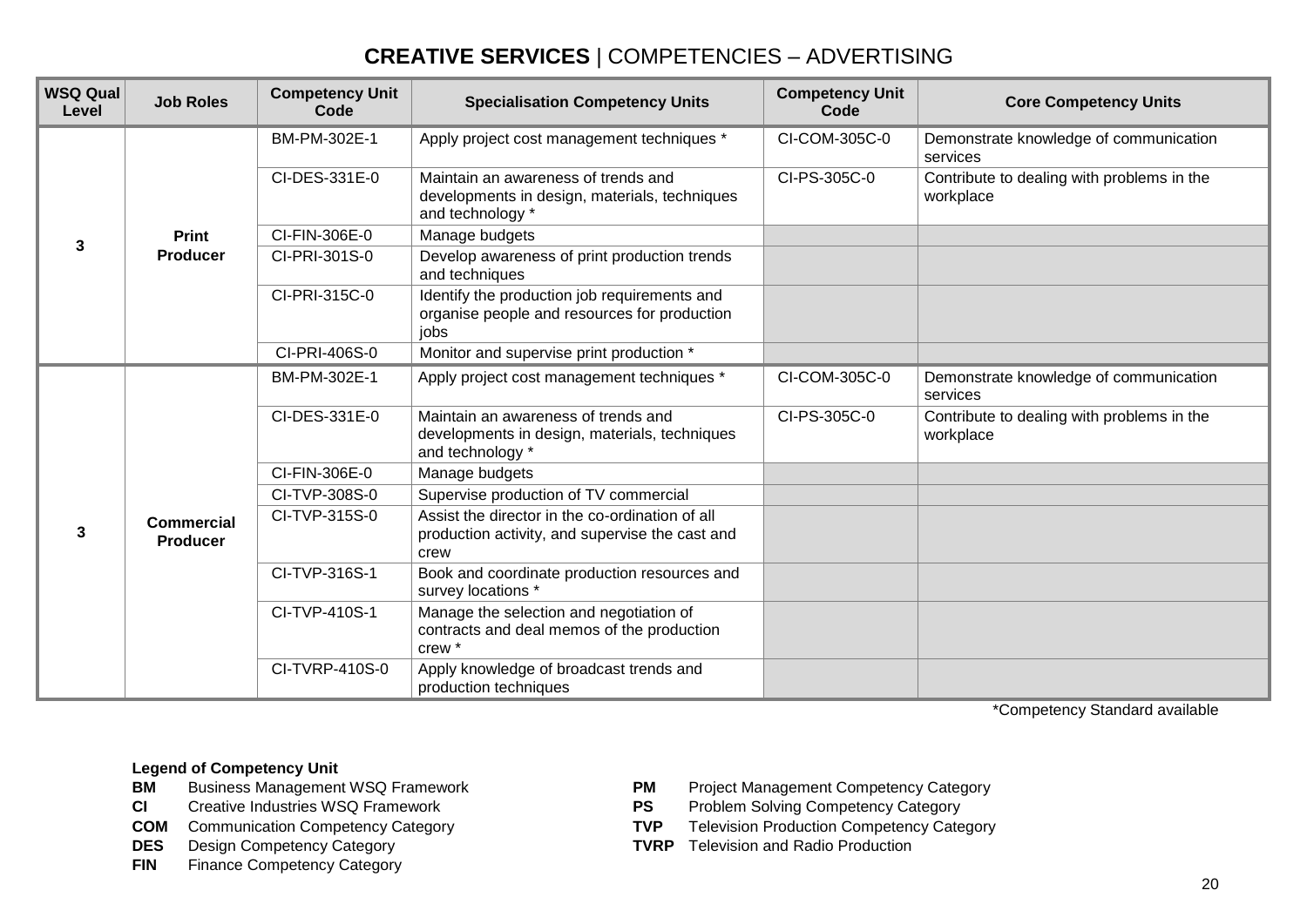| <b>WSQ Qual</b><br>Level | <b>Job Roles</b>                      | <b>Competency Unit</b><br>Code | <b>Specialisation Competency Units</b>                                                                   | <b>Competency Unit</b><br>Code | <b>Core Competency Units</b>                            |
|--------------------------|---------------------------------------|--------------------------------|----------------------------------------------------------------------------------------------------------|--------------------------------|---------------------------------------------------------|
| 3                        | <b>Traffic</b><br><b>Executive</b>    | BM-PM-301E-1                   | Apply project scope management techniques *                                                              | CI-COM-305C-0                  | Demonstrate knowledge of communication<br>services      |
|                          |                                       | BM-PM-302E-1                   | Apply project cost management techniques *                                                               | CI-PS-305C-0                   | Contribute to dealing with problems in the<br>workplace |
|                          |                                       | BM-PM-303C-1                   | Apply project time management techniques *                                                               |                                |                                                         |
|                          |                                       | CI-BO-408S-0                   | Manage day to day activities within creative and<br>production areas                                     |                                |                                                         |
|                          |                                       | CI-DES-331E-0                  | Maintain an awareness of trends and<br>developments in design, materials, techniques<br>and technology * |                                |                                                         |
| 3                        | <b>Production</b><br><b>Executive</b> | BM-PM-302E-1                   | Apply project cost management techniques *                                                               | CI-COM-305C-0                  | Demonstrate knowledge of communication<br>services      |
|                          |                                       | CI-BO-408S-0                   | Manage day to day activities within creative and<br>production areas                                     | CI-PS-305C-0                   | Contribute to dealing with problems in the<br>workplace |
|                          |                                       | CI-DES-331E-0                  | Maintain an awareness of trends and<br>developments in design, materials, techniques<br>and technology * |                                |                                                         |
|                          |                                       | CI-PRI-315C-0                  | Identify the production job requirements and<br>organise people and resources for production<br>jobs     |                                |                                                         |
|                          |                                       | CI-QM-307C-0                   | Maintain quality service delivery                                                                        |                                |                                                         |

\*Competency Standard available

- **BM** Business Management WSQ Framework **PM** Project Management Competency Category
- **CI** Creative Industries WSQ Framework **PRI** Printing Competency Category<br> **BO** Business Operation Competency Category **PS** Problem Solving Competency Category
- **BO** Business Operation Competency Category **PS** Problem Solving Competency Category<br> **COM** Communication Competency Category **COM** Quality Management Competency Category
- **COM** Communication Competency Category **QM** QUALITY MANAGEMENT COMP
- **DES** Design Competency Category
- 
- 
- 
-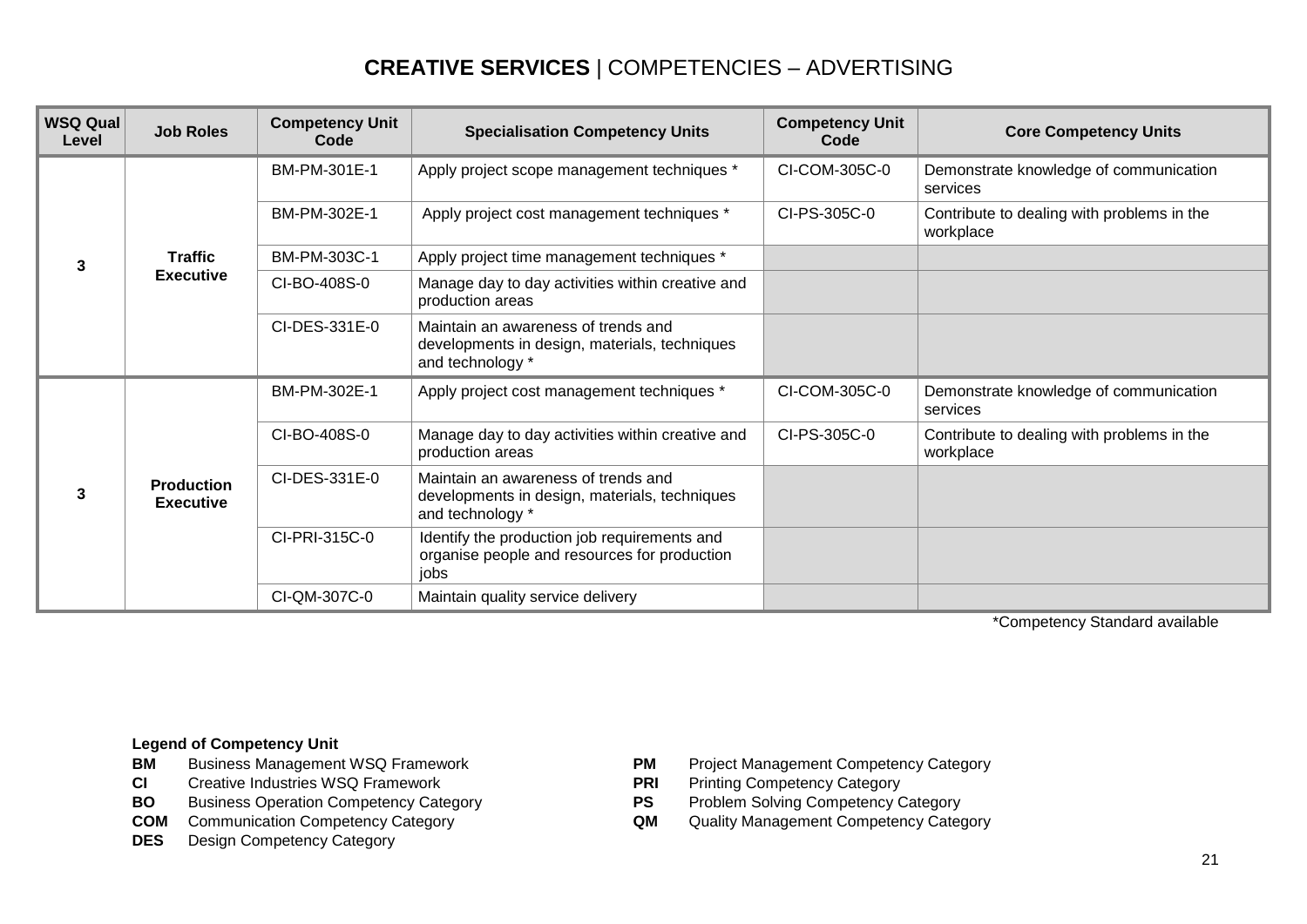| <b>WSQ Qual</b><br>Level | <b>Job Roles</b>                               | <b>Competency Unit</b><br>Code | <b>Specialisation Competency Units</b>                                                                                                                  | <b>Competency Unit</b><br>Code | <b>Core Competency Units</b>                                      |
|--------------------------|------------------------------------------------|--------------------------------|---------------------------------------------------------------------------------------------------------------------------------------------------------|--------------------------------|-------------------------------------------------------------------|
| 3                        | Art<br><b>Buyer</b>                            | BM-PM-302E-1                   | Apply project cost management techniques *                                                                                                              | CI-COM-305C-0                  | Demonstrate knowledge of communication<br>services                |
|                          |                                                | BM-PM-406E-1                   | Manage project procurement *                                                                                                                            | CI-PS-305C-0                   | Contribute to dealing with problems in the<br>workplace           |
|                          |                                                | CI-CLR-302E-1                  | Administer and manage the use of licensed<br>copyright materials created *                                                                              |                                |                                                                   |
|                          |                                                | CI-DES-331E-0                  | Maintain an awareness of trends and<br>developments in design, materials, techniques<br>and technology *                                                |                                |                                                                   |
|                          |                                                | CI-IM-410S-1                   | Manage digital assets *                                                                                                                                 |                                |                                                                   |
|                          | <b>Desktop</b><br><b>Publishing</b><br>(DTP) / | CI-DES-329S-0                  | Design and produce applied design artwork,<br>design illustrations and graphic documents using<br>a range of manual and digital techniques and<br>media | CI-CI-205E-0                   | Evaluate and adapt to a variety of technological<br>changes       |
| $\mathbf{2}$             | <b>Finished</b><br>Artwork (FA)<br>Artist      | CI-DES-334C-0                  | Plan work to meet production requirements                                                                                                               | CI-HR-210C-0                   | Work effectively with others                                      |
|                          |                                                | CI-PHO-206S-0                  | Edit and manage digital image files                                                                                                                     | CI-LD-206E-0                   | Improve individual and organisational<br>performance and learning |
|                          |                                                | CI-PRI-222S-0                  | Produce documents using page layout software                                                                                                            |                                |                                                                   |

\*Competency Standard available

- **BM** Business Management WSQ Framework **IM** Interactive Media Competency Category
- **CI** Creative Industries WSQ Framework **LD** Learning Competency Category
- **CI** Change and Innovation Competency Category **PHO** Photoimaging Competency Category
- **CLR** Copyright, Licensing and Intellectual Property Rights Competency Category **PM** Project Management Competency Category
- **COM** Communication Competency Category<br> **PRI** Printing Competency Category<br> **PRI** Problem Solving Competency Category<br> **PS** Problem Solving Competency (
- 
- **HR** Human Resource Competency Category
- 
- 
- 
- 
- 
- **DES** Design Competency Category **PS** Problem Solving Competency Category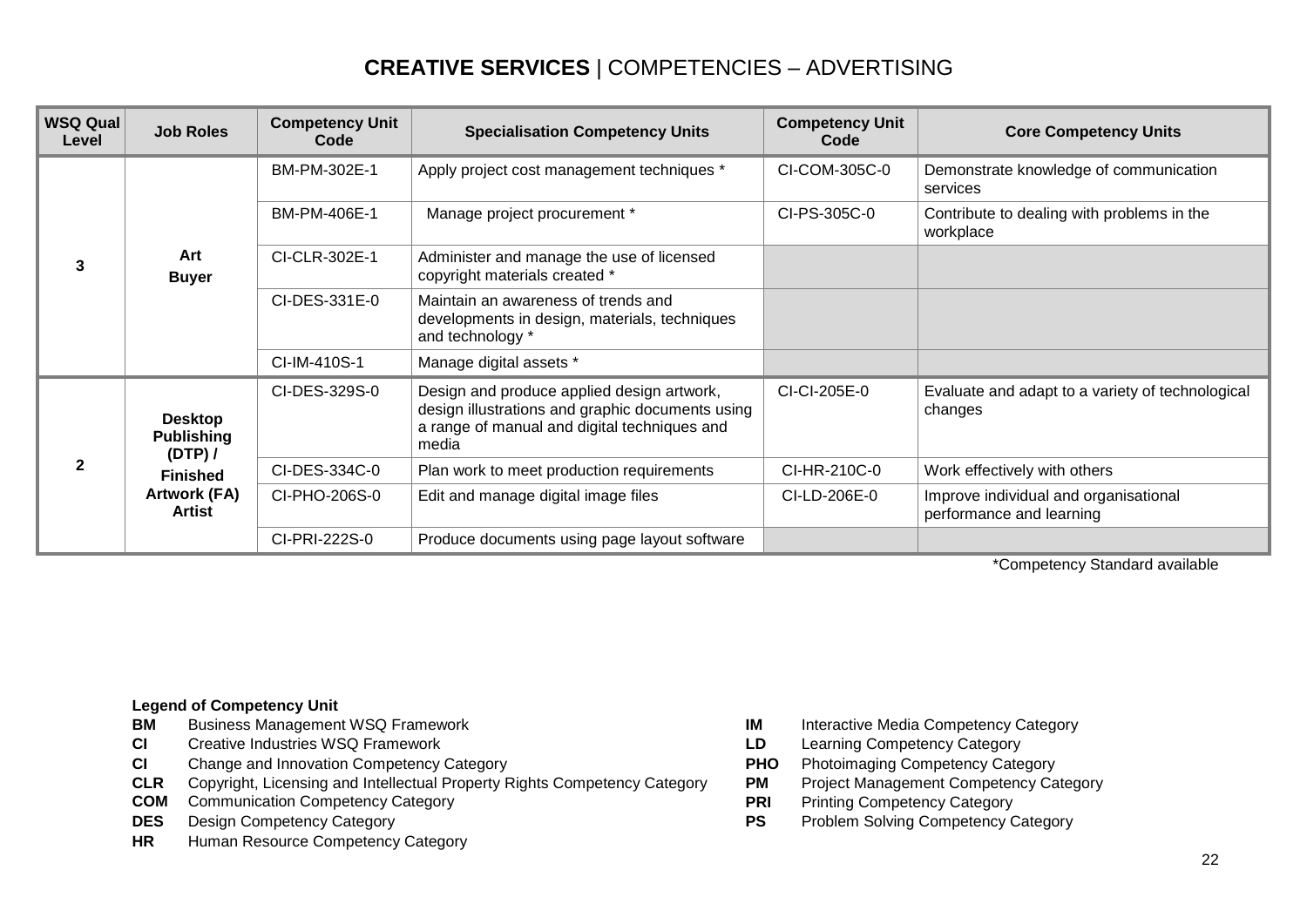### **GENERIC / CROSS-SECTORAL WSQ CU ADOPTION** | ADVERTISING

#### **DEVELOPMENT OF T-SHAPED PROFESSIONALS IN ADVERTISING - GENERIC / CROSS-SECTORAL WSQ FRAMEWORK COMPETENCY UNITS ADOPTION**

Generic or cross-sectoral competencies refer to horizontal multi-disciplinary skills which workers serving in different occupations and job roles across different industries and sectors may apply in the course of their work. These competencies are encapsulated in WSQ frameworks such as Business Management (BM) and Leadership & People Management (LPM) WSQ.

Practitioners serving in the Creative Industries (CI) are expected to possess specialised job-specific competencies as well as a range of generic horizontal skills in functional areas including people management, communications and project management. To support their development into T-shaped professionals, appointed CI WSQ training partners (e.g. National CET Institute, CET Centres and Programme Partners) may adopt CUs from the BM and LPM WSQ frameworks for CI WSQ programme implementation on a modular, integrated or qualification basis, subject to fulfilling applicable WSQ accreditation and funding related requirements.

While selected BM and LPM WSQ CUs are already imported into the CI WSQ Competency Maps, the range of job roles and associated competencies in CI Industries continue to expand and evolve rapidly such that other generic skills-in-demand may not have been readily imported. The flexibility accorded will enable CI WSQ training partners to design and implement WSQ programmes rapidly to meet the holistic skills development needs of CI practitioners while maintaining the integrity of CI WSQ and the WSQ system as a whole.